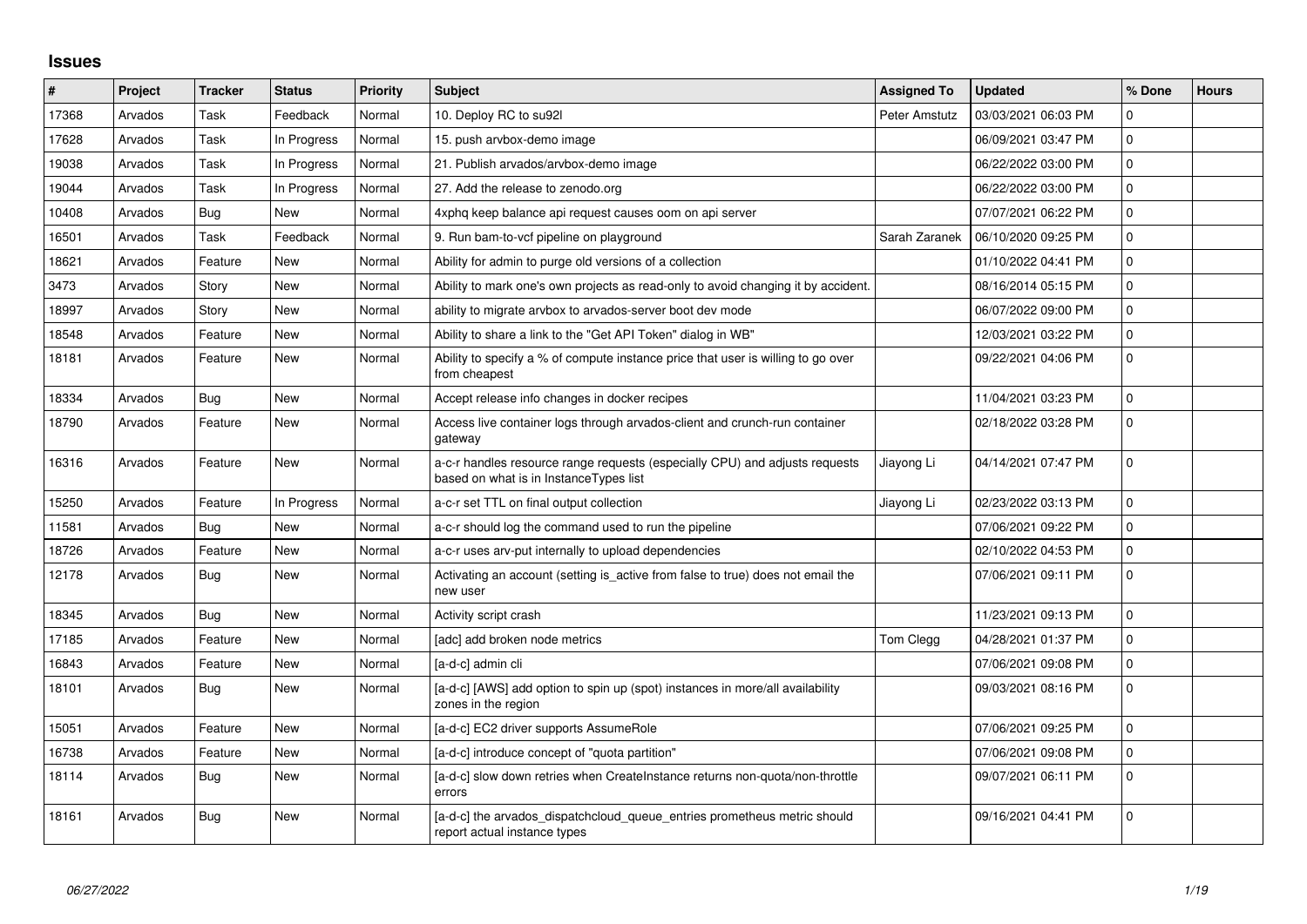| $\pmb{\#}$ | Project | <b>Tracker</b> | <b>Status</b> | <b>Priority</b> | Subject                                                                                                                                       | <b>Assigned To</b> | <b>Updated</b>      | % Done      | <b>Hours</b> |
|------------|---------|----------------|---------------|-----------------|-----------------------------------------------------------------------------------------------------------------------------------------------|--------------------|---------------------|-------------|--------------|
| 17775      | Arvados | <b>Bug</b>     | New           | Normal          | [a-d-c] the user should be able to see when preemptible nodes get shut down<br>and the running container requeued                             |                    | 12/14/2021 09:01 PM | 0           |              |
| 17771      | Arvados | Bug            | New           | Normal          | [a-d-c] when a cluster supports preemptible nodes, there should be a knob to<br>allow the user to choose the use of preemptible nodes, or not |                    | 07/06/2021 09:08 PM | $\mathbf 0$ |              |
| 17780      | Arvados | Bug            | New           | Normal          | [a-d-c] when toggling UsePreemptibleInstances, existing containers that are<br>runnable generate lots of errors                               |                    | 07/06/2021 09:07 PM | 0           |              |
| 15783      | Arvados | Story          | New           | Normal          | Add Arvados services go docs                                                                                                                  |                    | 07/06/2021 09:08 PM | $\mathbf 0$ |              |
| 13514      | Arvados | Feature        | New           | Normal          | Add arvswitch to shell accounts by default                                                                                                    |                    | 04/22/2020 08:54 PM | 0           |              |
| 10718      | Arvados | Bug            | New           | Normal          | add a --user-script option to install-arvados-jobs-image                                                                                      |                    | 07/07/2021 06:21 PM | $\mathbf 0$ |              |
| 19058      | Arvados | Support        | New           | Normal          | Add code scanning to jenkins pipeline                                                                                                         |                    | 04/27/2022 03:08 PM | $\mathbf 0$ |              |
| 17232      | Arvados | Support        | New           | Normal          | add example of readRDS() to arvadosR help                                                                                                     |                    | 11/09/2021 07:58 PM | $\mathbf 0$ |              |
| 8254       | Arvados | Bug            | New           | Normal          | Add Gantt chart for pipeline optimization                                                                                                     |                    | 07/07/2021 06:27 PM | 0           |              |
| 6124       | Arvados | Task           | New           | Normal          | Add "goal mode" infrastructure                                                                                                                | Tom Clegg          | 07/07/2021 06:29 PM | 0           |              |
| 10164      | Arvados | Feature        | New           | Normal          | Additional Crunch job logging controls                                                                                                        |                    | 07/07/2021 06:23 PM | $\mathbf 0$ |              |
| 18239      | Arvados | Story          | New           | Normal          | Add Kubernetes testing to CI                                                                                                                  |                    | 11/09/2021 07:56 PM | $\mathbf 0$ |              |
| 16561      | Arvados | Story          | In Progress   | Normal          | Add "Listen" to Services config                                                                                                               | Tom Clegg          | 06/24/2022 09:01 PM | 0           |              |
| 17148      | Arvados | Feature        | New           | Normal          | add logging middleware to lib/cmd                                                                                                             |                    | 06/07/2021 02:42 PM | $\mathbf 0$ |              |
| 12978      | Arvados | Feature        | New           | Normal          | Add method uuid() to collections                                                                                                              |                    | 01/19/2018 04:10 PM | $\mathbf 0$ |              |
| 18501      | Arvados | Bug            | New           | Normal          | Add option in ARV GUI to open link in new tab                                                                                                 |                    | 11/30/2021 03:43 PM | $\mathbf 0$ |              |
| 17674      | Arvados | <b>Bug</b>     | New           | Normal          | add profiling infrastructure to Rails API server                                                                                              |                    | 06/08/2021 05:53 PM | 0           |              |
| 18197      | Arvados | Feature        | New           | Normal          | add search option to input selection when running a workflow                                                                                  |                    | 09/27/2021 07:41 PM | 0           |              |
| 17168      | Arvados | <b>Bug</b>     | In Progress   | Normal          | Add some basic documentation about wb2 to user guide                                                                                          | Sarah Zaranek      | 11/30/2020 09:28 PM | $\mathbf 0$ |              |
| 18970      | Arvados | Feature        | New           | Normal          | Add support for publicly shared collections (anonymous user)                                                                                  |                    | 04/04/2022 03:17 PM | 0           |              |
| 19162      | Arvados | Task           | New           | Normal          | Add tests                                                                                                                                     | Peter Amstutz      | 06/22/2022 03:09 PM | $\mathbf 0$ |              |
| 15689      | Arvados | Feature        | New           | Normal          | Add the ability to start arvbox with a specific arvados repo                                                                                  |                    | 10/04/2019 02:50 PM | $\mathbf 0$ |              |
| 10354      | Arvados | Story          | New           | Normal          | Add varchar_pattern_ops to all relevant PostgreSQL UUID indexes                                                                               | <b>Tom Morris</b>  | 07/07/2021 06:22 PM | 0           |              |
| 17274      | Arvados | Story          | New           | Normal          | Add "viewer.commonwl.org" DNS alias                                                                                                           | Peter Amstutz      | 02/24/2021 07:45 PM | $\Omega$    |              |
| 18499      | Arvados | Bug            | New           | Normal          | Advanced Dialog on collections shows the manifest_text as null                                                                                |                    | 11/30/2021 03:38 PM | $\mathbf 0$ |              |
| 18280      | Arvados | Bug            | New           | Normal          | Advanced Search in ARV PROD GUI non-functional                                                                                                |                    | 10/20/2021 04:46 PM | 0           |              |
| 18192      | Arvados | <b>Bug</b>     | New           | Normal          | Advanced search is showing ROX IDs in the search field syntax instead of<br>clear values                                                      |                    | 09/27/2021 07:13 PM | 0           |              |
| 19052      | Arvados | <b>Bug</b>     | Feedback      | Normal          | Advanced search shows wrong value in owner column                                                                                             | Daniel Kutyła      | 06/22/2022 03:05 PM | 100         |              |
| 18840      | Arvados | Feature        | New           | Normal          | Algorithm to repack small files into larger blocks                                                                                            |                    | 03/08/2022 03:15 PM | $\mathbf 0$ |              |
| 19196      | Arvados | Feature        | New           | Normal          | Allow API select parameter to add/remove fields from the default set                                                                          |                    | 06/14/2022 02:35 PM | 0           |              |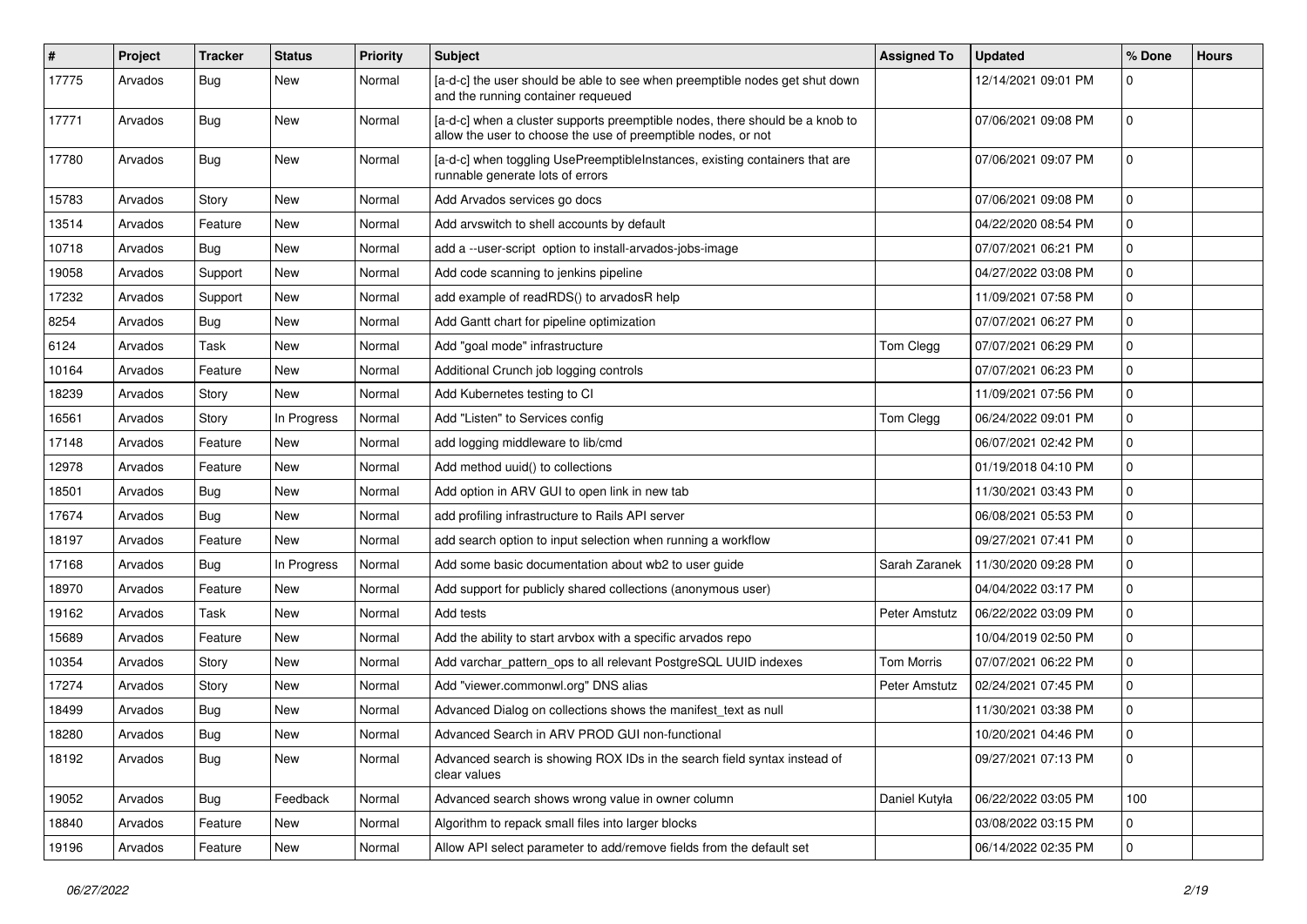| #     | <b>Project</b> | <b>Tracker</b> | <b>Status</b> | <b>Priority</b> | <b>Subject</b>                                                                                                            | <b>Assigned To</b> | <b>Updated</b>      | % Done      | <b>Hours</b> |
|-------|----------------|----------------|---------------|-----------------|---------------------------------------------------------------------------------------------------------------------------|--------------------|---------------------|-------------|--------------|
| 5861  | Arvados        | Task           | New           | Normal          | Allow editing pipeline parameters in workbench                                                                            | Tom Clegg          | 02/14/2017 08:00 PM | $\Omega$    |              |
| 17304 | Arvados        | Feature        | New           | Normal          | Allow setting properties on processes                                                                                     |                    | 01/29/2021 04:59 PM | $\mathbf 0$ |              |
| 12239 | Arvados        | Story          | New           | Normal          | Allow templating of the collection sharing web page                                                                       |                    | 07/06/2021 09:18 PM | $\mathbf 0$ |              |
| 16563 | Arvados        | Feature        | New           | Normal          | All services support TLS directly                                                                                         |                    | 06/24/2020 06:56 PM | $\mathbf 0$ |              |
| 7695  | Arvados        | Bug            | New           | Normal          | [API] Accept collection UUID as a job's docker_image constraint                                                           |                    | 07/07/2021 06:27 PM | $\mathbf 0$ |              |
| 15320 | Arvados        | Feature        | New           | Normal          | [API] add integration test for new user signup                                                                            |                    | 07/06/2021 09:08 PM | $\mathbf 0$ |              |
| 7141  | Arvados        | <b>Bug</b>     | New           | Normal          | [API] Advertise anonymous token in discovery document                                                                     |                    | 07/07/2021 06:28 PM | $\mathbf 0$ |              |
| 4650  | Arvados        | Feature        | New           | Normal          | [API] API method and CLI shortcut for refreshing the signatures on some block<br>locators (without creating a collection) |                    | 07/07/2021 06:35 PM | 0           |              |
| 4175  | Arvados        | <b>Bug</b>     | New           | Normal          | [API] API method and interface to check if a bugfix is deployed on a cluster                                              |                    | 07/07/2021 06:36 PM | $\mathbf 0$ |              |
| 4288  | Arvados        | <b>Bug</b>     | New           | Normal          | [API] api server docker_images endpoint                                                                                   |                    | 07/07/2021 06:35 PM | $\mathbf 0$ |              |
| 4919  | Arvados        | Story          | New           | Normal          | [API] Arvados clients can use standard OAuth2 protocol instead of custom<br>token handling mechanism                      |                    | 07/07/2021 06:31 PM | $\mathbf 0$ |              |
| 10767 | Arvados        | Feature        | New           | Normal          | [API] [arvados-ws] remove all websockets and puma related code from the api<br>server codebase                            |                    | 07/06/2021 09:11 PM | $\mathbf 0$ |              |
| 11260 | Arvados        | Bug            | New           | Normal          | [API] "arv group contents" produces a 404 error (seems to POST instead of<br>GET?)                                        |                    | 07/06/2021 09:24 PM | $\mathbf 0$ |              |
| 4273  | Arvados        | Bug            | New           | Normal          | [API] as admin user, permission denied canceling a job (started by another<br>user)                                       |                    | 07/07/2021 06:35 PM | $\mathbf 0$ |              |
| 9262  | Arvados        | Feature        | New           | Normal          | [API] Associate admin privileges with token instead of user account                                                       |                    | 01/15/2020 09:03 PM | $\mathbf 0$ |              |
| 14405 | Arvados        | <b>Bug</b>     | New           | Normal          | [API] Avoid long-running transactions when sweeping trashed objects                                                       |                    | 07/06/2021 09:09 PM | $\mathbf 0$ |              |
| 8346  | Arvados        | <b>Bug</b>     | New           | Normal          | [API] Bad compute node address detection on private networks                                                              |                    | 07/07/2021 06:27 PM | $\mathbf 0$ |              |
| 13766 | Arvados        | <b>Bug</b>     | In Progress   | Normal          | [API] bug in libyaml / Pysch used by API server to parse yaml                                                             | Peter Amstutz      | 07/06/2021 09:26 PM | 50          |              |
| 11531 | Arvados        | <b>Bug</b>     | New           | Normal          | [API] clean up stale/conflicting dns data from deleted node records                                                       |                    | 07/06/2021 09:23 PM | $\mathbf 0$ |              |
| 3162  | Arvados        | Feature        | New           | Normal          | [API] Client can request signed locators for specific blobs from API server                                               |                    | 07/07/2014 11:42 AM | $\mathbf 0$ |              |
| 18205 | Arvados        | Feature        | New           | Normal          | [api] [cloud] add live compute instance price to container record                                                         |                    | 06/15/2022 02:45 PM | $\mathbf 0$ |              |
| 14016 | Arvados        | Feature        | New           | Normal          | [API] Container request can provide existing collection UUID that will accept<br>CR output                                |                    | 07/06/2021 09:09 PM | $\mathbf 0$ |              |
| 15582 | Arvados        | Feature        | New           | Normal          | [API] [Controller] Per-user client login permissions                                                                      |                    | 08/21/2019 05:40 PM | $\mathbf 0$ |              |
| 18936 | Arvados        | Bug            | New           | Normal          | [api] [controller] remove reader token support                                                                            |                    | 06/22/2022 02:56 PM | $\mathbf 0$ |              |
| 17314 | Arvados        | Bug            | New           | Normal          | [API] [controller] [Workbench] 404 on foreign user UUID in admin interface                                                |                    | 07/06/2021 09:08 PM | $\mathbf 0$ |              |
| 11153 | Arvados        | Feature        | New           | Normal          | [API] create_token script should allow operator to provide token scopes and<br>opaque comment                             |                    | 07/07/2021 05:25 PM | $\mathbf 0$ |              |
| 5906  | Arvados        | Bug            | New           | Normal          | [API] crunch-dispatch should mark a job failed when its repository cannot be<br>fetched                                   |                    | 07/07/2021 06:29 PM | 0           |              |
| 7312  | Arvados        | Bug            | New           | Normal          | [API] CSS+images missing on login_failure.html                                                                            |                    | 07/07/2021 06:28 PM | 0           |              |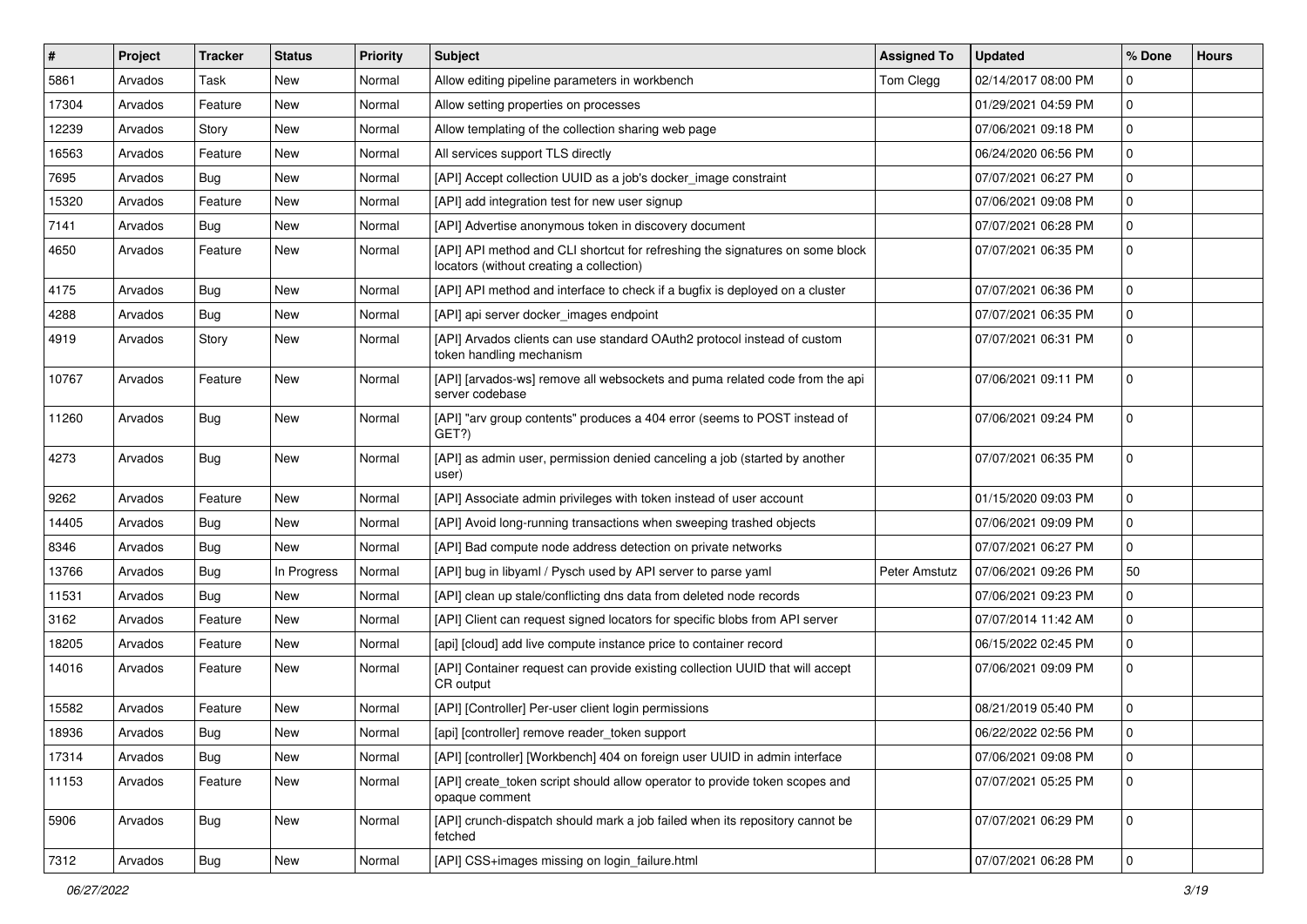| $\vert$ # | Project | <b>Tracker</b> | <b>Status</b> | <b>Priority</b> | <b>Subject</b>                                                                                                                                                | <b>Assigned To</b> | <b>Updated</b>      | % Done      | <b>Hours</b> |
|-----------|---------|----------------|---------------|-----------------|---------------------------------------------------------------------------------------------------------------------------------------------------------------|--------------------|---------------------|-------------|--------------|
| 14070     | Arvados | <b>Bug</b>     | <b>New</b>    | Normal          | API DB needs an index on collections name                                                                                                                     |                    | 10/17/2018 04:21 PM | $\Omega$    |              |
| 15588     | Arvados | Bug            | <b>New</b>    | Normal          | [API] "DefaultReplication: 0" should be an error                                                                                                              |                    | 07/06/2021 09:12 PM | $\mathbf 0$ |              |
| 11582     | Arvados | Feature        | New           | Normal          | [API] Delete old job/container logs in main server process, instead of rake<br>tasks invoked from cron jobs                                                   |                    | 07/06/2021 09:22 PM | $\pmb{0}$   |              |
| 4767      | Arvados | <b>Bug</b>     | New           | Normal          | [API] Discovery doc should fix its incorrect "list" method description to be<br>identical to "index"                                                          |                    | 07/07/2021 06:31 PM | $\mathbf 0$ |              |
| 3817      | Arvados | Bug            | New           | Normal          | [API] Discovery document schema does not include generated fields like job<br>dependencies                                                                    |                    | 07/07/2021 06:36 PM | $\pmb{0}$   |              |
| 3818      | Arvados | Feature        | New           | Normal          | [API] Discovery document schema should include whether field on resource is<br>writable or read-only.                                                         |                    | 07/06/2021 09:27 PM | $\mathbf 0$ |              |
| 6601      | Arvados | Bug            | New           | Normal          | [API] Do not accept an empty SSH key as valid                                                                                                                 |                    | 07/07/2021 06:29 PM | $\mathbf 0$ |              |
| 12510     | Arvados | <b>Bug</b>     | New           | Normal          | [API] Don't create an index if it exists already. Will break install if we manually<br>added it.                                                              |                    | 07/06/2021 09:16 PM | $\mathbf 0$ |              |
| 5781      | Arvados | Story          | In Progress   | Normal          | [API] [DRAFT] Provide API methods for manipulating and combining<br>collections                                                                               |                    | 07/07/2021 06:30 PM | $\mathbf 0$ |              |
| 16250     | Arvados | <b>Bug</b>     | <b>New</b>    | Normal          | API Endpoint not found when opening advanced menu of collection                                                                                               |                    | 03/13/2020 06:26 AM | $\pmb{0}$   |              |
| 11547     | Arvados | <b>Bug</b>     | New           | Normal          | [API] Excessive memory and time consumed by API and dispatch when<br>container fields (like "mounts") are large                                               |                    | 07/06/2021 09:23 PM | $\mathbf 0$ |              |
| 9148      | Arvados | Story          | New           | Normal          | [API] Finalize and document the collections/provenance and<br>collections/used by API calls                                                                   |                    | 07/07/2021 06:25 PM | $\mathbf 0$ |              |
| 12791     | Arvados | <b>Bug</b>     | New           | Normal          | [API] fix race between arrival of trash time and next sweep                                                                                                   |                    | 07/06/2021 09:11 PM | 0           |              |
| 11261     | Arvados | <b>Bug</b>     | New           | Normal          | [API] full text search on pipeline_instances table is extremely slow (wrong<br>index?)                                                                        |                    | 07/06/2021 09:24 PM | $\mathbf 0$ |              |
| 8565      | Arvados | Story          | New           | Normal          | [API] Go code to connect to the API server database and make basic sense of                                                                                   |                    | 07/07/2021 06:25 PM | $\mathbf 0$ |              |
| 8566      | Arvados | Story          | New           | Normal          | [API] Go code to implement the Arvados API permissions model                                                                                                  |                    | 07/07/2021 06:25 PM | $\mathbf 0$ |              |
| 17424     | Arvados | Bug            | New           | Normal          | [API] group contents endpoint edge cases with filter on uuid                                                                                                  |                    | 03/08/2021 08:48 PM | $\pmb{0}$   |              |
| 13763     | Arvados | Bug            | New           | Normal          | [API] groups#contents response should obey caller-provided order (not sort on<br>type first)                                                                  |                    | 07/06/2021 09:10 PM | $\mathbf 0$ |              |
| 2679      | Arvados | Story          | New           | Normal          | [API] If enabled by user via "preferences" checkbox in Workbench, notification<br>service sends email to owner when a workflow finishes, fails, or is failing |                    | 07/06/2021 09:12 PM | 0           |              |
| 5901      | Arvados | <b>Bug</b>     | New           | Normal          | [API] Improve performance of large requests in parallel                                                                                                       |                    | 07/07/2021 06:29 PM | $\mathbf 0$ |              |
| 6642      | Arvados | Story          | New           | Normal          | [API] Include a mechanism to automatically trust some clients                                                                                                 |                    | 07/07/2021 06:29 PM | $\mathbf 0$ |              |
| 10127     | Arvados | Bug            | New           | Normal          | [API] In each request log entry, report time spent getting current permission<br>graph                                                                        |                    | 07/07/2021 06:23 PM | $\pmb{0}$   |              |
| 7127      | Arvados | Feature        | New           | Normal          | [API] Job log cleaner should not clean logs when the job's log is the empty<br>collection                                                                     |                    | 07/07/2021 06:28 PM | $\mathbf 0$ |              |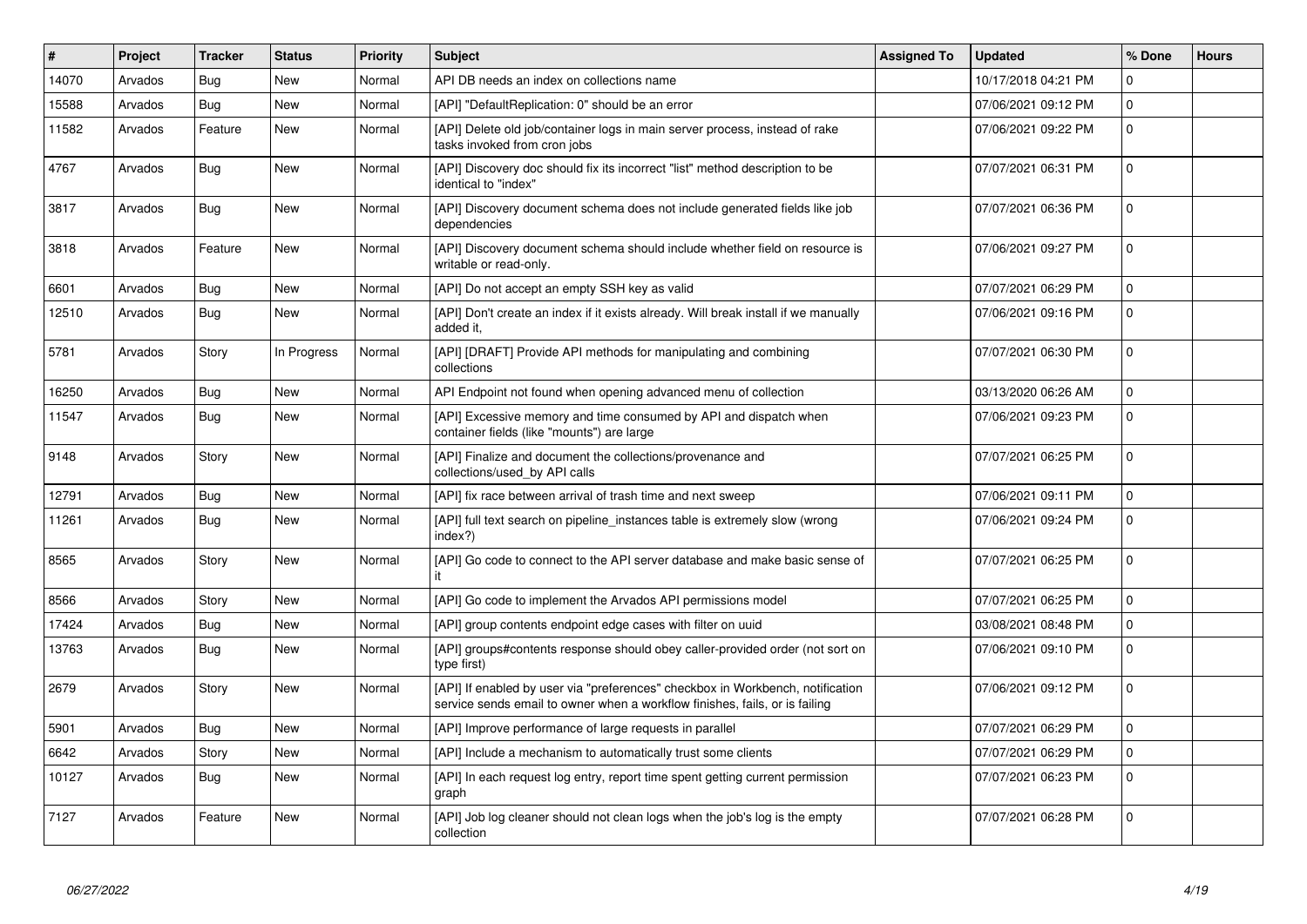| $\#$  | Project | <b>Tracker</b> | <b>Status</b> | <b>Priority</b> | Subject                                                                                                                                    | <b>Assigned To</b> | <b>Updated</b>      | % Done      | <b>Hours</b> |
|-------|---------|----------------|---------------|-----------------|--------------------------------------------------------------------------------------------------------------------------------------------|--------------------|---------------------|-------------|--------------|
| 7621  | Arvados | Story          | New           | Normal          | [API] Job model validates that the script exists in the repository at<br>script version                                                    |                    | 07/07/2021 06:28 PM | 0           |              |
| 8638  | Arvados | Bug            | New           | Normal          | [API] List queries using "distinct" option return incorrect number of<br>items available                                                   |                    | 07/07/2021 06:25 PM | $\mathbf 0$ |              |
| 4991  | Arvados | Bug            | New           | Normal          | [API] Make user.send_profile_created_notification detect preference changes<br>better                                                      |                    | 01/28/2015 06:59 PM | $\mathbf 0$ |              |
| 6922  | Arvados | Bug            | New           | Normal          | [API] [Maybe] Update API server to support Git 1.7.2                                                                                       |                    | 07/07/2021 06:28 PM | $\mathbf 0$ |              |
| 3976  | Arvados | <b>Bug</b>     | New           | Normal          | [API] Non-admin users should see all nodes with crunch_worker_state<br>busy/idle, regardless of ping age.                                  | <b>Tom Morris</b>  | 07/07/2021 06:36 PM | $\mathbf 0$ |              |
| 13688 | Arvados | Feature        | New           | Normal          | [API] optional asynchronous flag for create/update operations                                                                              |                    | 04/22/2020 09:08 PM | $\mathbf 0$ |              |
| 6240  | Arvados | Bug            | New           | Normal          | [API] "order" params should be rejected or used (not silently ignored) even<br>when they reference columns missing from the "select" param |                    | 07/07/2021 06:29 PM | $\mathbf 0$ |              |
| 14200 | Arvados | Feature        | New           | Normal          | [API] Reduce privilege exposure via API tokens in multi-cluster workflows                                                                  |                    | 07/06/2021 09:09 PM | $\mathbf 0$ |              |
| 3622  | Arvados | Bug            | New           | Normal          | [API] [refactor] Move system_group, system_user, etc to class methods in<br>Group and User                                                 |                    | 07/06/2021 09:27 PM | $\mathbf 0$ |              |
| 5840  | Arvados | Feature        | New           | Normal          | [API] Relax repository name constraints to permit [-_.] -- ideally allow anything<br>github allows                                         |                    | 07/07/2021 06:30 PM | $\mathbf 0$ |              |
| 18862 | Arvados | Bug            | New           | Normal          | [api] remove replay_job_log rake task                                                                                                      |                    | 03/14/2022 03:43 PM | $\mathbf 0$ |              |
| 10405 | Arvados | Story          | New           | Normal          | [API] Remove unimplemented fields from api client authorization                                                                            |                    | 07/07/2021 06:22 PM | 0           |              |
| 18016 | Arvados | Bug            | New           | Normal          | [api] remove unused last_used_at and last_used_by_ip_address columns on<br>api_client_authorizations table                                 |                    | 08/12/2021 02:52 PM | $\mathbf 0$ |              |
| 17953 | Arvados | Story          | New           | Normal          | [api] Remove unused "node" object                                                                                                          |                    | 11/23/2021 09:28 PM | $\mathbf 0$ |              |
| 18008 | Arvados | <b>Bug</b>     | New           | Normal          | [api] regid not always being recorded in the api server log                                                                                |                    | 08/11/2021 05:06 PM | $\mathbf 0$ |              |
| 15938 | Arvados | Bug            | New           | Normal          | [API] requesting collections via POST with _method=GET returns one result                                                                  |                    | 12/17/2019 05:51 PM | $\mathbf 0$ |              |
| 13007 | Arvados | Story          | New           | Normal          | [API] Review Postgres index usage                                                                                                          |                    | 01/26/2018 05:04 PM | $\mathbf 0$ |              |
| 4404  | Arvados | Feature        | New           | Normal          | [API] [SDKs] Include provenance information for uploaded Collections                                                                       |                    | 07/07/2021 06:35 PM | $\mathbf 0$ |              |
| 10849 | Arvados | Story          | New           | Normal          | [API] [SDKs] When client and server versions differ, the server must either<br>implement the API the client expects, or return an error.   |                    | 07/07/2021 06:21 PM | 0           |              |
| 14457 | Arvados | Feature        | New           | Normal          | [api] send e-mail notification to user when their arvados account is activated                                                             |                    | 07/06/2021 09:09 PM | $\mathbf 0$ |              |
| 12244 | Arvados | Feature        | New           | Normal          | API server bulk transfers for keep-balance collection retrieval                                                                            |                    | 09/13/2017 10:08 AM | $\mathbf 0$ |              |
| 6772  | Arvados | <b>Bug</b>     | New           | Normal          | [API] Should not be necessary to host git repos on the same host as API server                                                             |                    | 07/07/2021 06:29 PM | $\mathbf 0$ |              |
| 7166  | Arvados | Bug            | New           | Normal          | [API] specifying an invalid filter should result in an error                                                                               |                    | 07/07/2021 06:28 PM | 0           |              |
| 15918 | Arvados | Feature        | New           | Normal          | [API] Support GA4GH WES as a core API                                                                                                      |                    | 01/17/2020 02:28 PM | $\mathbf 0$ |              |
| 6992  | Arvados | <b>Bug</b>     | New           | Normal          | [API] Support numeric filter comparisons for numeric fields                                                                                |                    | 07/07/2021 06:28 PM | $\mathbf 0$ |              |
| 5960  | Arvados | Feature        | New           | Normal          | [API] Support transactional update of collections by multiple writers                                                                      |                    | 01/15/2020 07:46 PM | 0           |              |
| 9150  | Arvados | Story          | New           | Normal          | [API] Synthetic collections include the "kind" field                                                                                       |                    | 07/07/2021 06:25 PM | $\mathbf 0$ |              |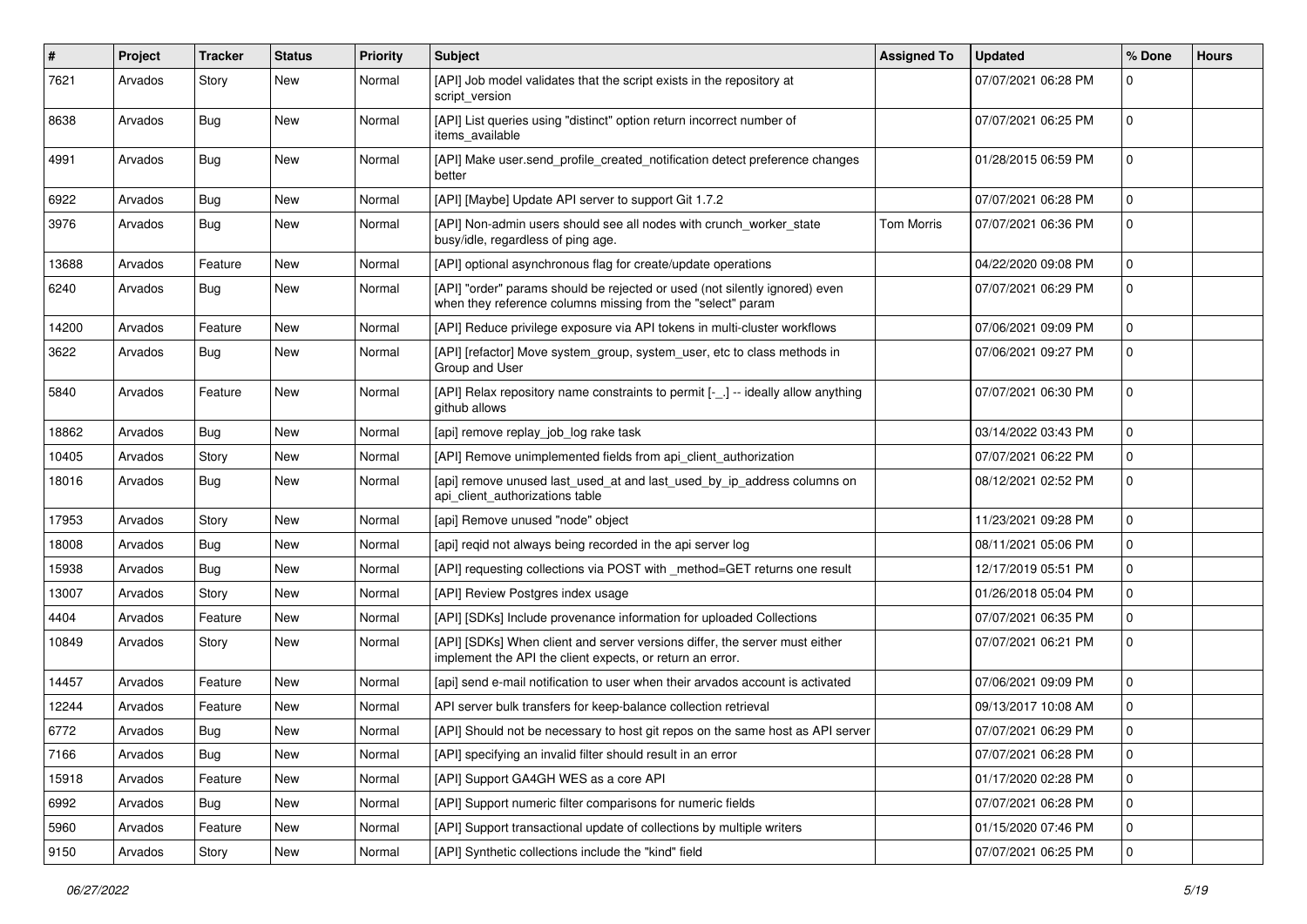| $\#$  | Project | <b>Tracker</b> | <b>Status</b> | <b>Priority</b> | <b>Subject</b>                                                                                                                                                                       | <b>Assigned To</b> | <b>Updated</b>      | % Done      | <b>Hours</b> |
|-------|---------|----------------|---------------|-----------------|--------------------------------------------------------------------------------------------------------------------------------------------------------------------------------------|--------------------|---------------------|-------------|--------------|
| 16008 | Arvados | Feature        | New           | Normal          | API to query permissions (for use by 3rd party integrations)                                                                                                                         |                    | 01/13/2020 06:24 PM | 0           |              |
| 9143  | Arvados | <b>Bug</b>     | <b>New</b>    | Normal          | [API] Trying to update a collection by PDH raises a NoMethodError                                                                                                                    |                    | 07/07/2021 06:25 PM | $\mathbf 0$ |              |
| 12349 | Arvados | <b>Bug</b>     | New           | Normal          | [API] Validate container requests "output_path must be in a writable mount"                                                                                                          |                    | 09/27/2017 04:15 PM | $\mathbf 0$ |              |
| 5738  | Arvados | <b>Bug</b>     | New           | Normal          | [API] Validate that selected columns are selectable, and return an error if not                                                                                                      |                    | 07/06/2021 09:26 PM | $\mathbf 0$ |              |
| 6076  | Arvados | Bug            | New           | Normal          | [API] walk api server installations and ensure modified_at for collections is<br>unique $+$ ensure modified_at is enforced to be unique at the api level.                            |                    | 07/07/2021 06:29 PM | $\mathbf 0$ |              |
| 11555 | Arvados | Feature        | New           | Normal          | [API] Webhook callbacks for server-to-server communication                                                                                                                           |                    | 07/06/2021 09:23 PM | $\Omega$    |              |
| 3037  | Arvados | Bug            | New           | Normal          | [API] websocket clients should not put API tokens in path or query string                                                                                                            |                    | 07/07/2021 06:36 PM | $\mathbf 0$ |              |
| 5767  | Arvados | Feature        | New           | Normal          | [API] Websockets subscribe API should accept a start timestamp, so clients<br>don't have to miss any events logged between the given start time and<br>websocket connection success. |                    | 07/07/2021 06:30 PM | $\mathbf 0$ |              |
| 5582  | Arvados | Feature        | New           | Normal          | [API] [Workbench] Add read-only ("locked") flag to projects                                                                                                                          |                    | 07/07/2021 06:30 PM | $\mathbf 0$ |              |
| 7694  | Arvados | Feature        | New           | Normal          | [API] [Workbench] Check for nonexistent config params during rake<br>config:check                                                                                                    |                    | 07/07/2021 06:27 PM | $\mathbf 0$ |              |
| 8195  | Arvados | <b>Bug</b>     | New           | Normal          | [API] [Workbench] config:check catches and reports YAML parsing errors                                                                                                               |                    | 07/07/2021 06:27 PM | $\mathbf 0$ |              |
| 11593 | Arvados | <b>Bug</b>     | New           | Normal          | [API] [Workbench] config option serve_static_assets to serve_static_files                                                                                                            |                    | 07/06/2021 09:22 PM | $\mathbf 0$ |              |
| 10594 | Arvados | Feature        | New           | Normal          | [API] [Workbench] Error out when unrecognized keys appear in config files                                                                                                            |                    | 07/07/2021 06:21 PM | $\mathbf 0$ |              |
| 6782  | Arvados | Feature        | New           | Normal          | [API] [Workbench] Generate debconf template from config yaml                                                                                                                         |                    | 07/07/2021 06:29 PM | $\mathbf 0$ |              |
| 6274  | Arvados | <b>Bug</b>     | New           | Normal          | [API] [Workbench] Home project should be a real object (group with<br>group_class="project"), not current_user.                                                                      |                    | 07/07/2021 06:29 PM | $\mathbf 0$ |              |
| 5624  | Arvados | Story          | New           | Normal          | [API] [Workbench] [Performance] Use object caching to improvement<br>performance (such as memcache).                                                                                 |                    | 07/07/2021 06:30 PM | $\mathbf 0$ |              |
| 9425  | Arvados | Story          | New           | Normal          | [API?/Workbench] Search for a link tag value returns linked objects                                                                                                                  |                    | 07/06/2021 09:11 PM | $\mathbf 0$ |              |
| 11137 | Arvados | <b>Bug</b>     | New           | Normal          | apt-get upgrade arvados-api-server on Ubuntu 12.04 did not update crunch-job                                                                                                         |                    | 07/07/2021 05:25 PM | $\mathbf 0$ |              |
| 17472 | Arvados | Story          | In Progress   | Normal          | Architecture for displaying container metrics in workbench                                                                                                                           | Tom Clegg          | 12/16/2021 04:29 PM | $\mathbf 0$ |              |
| 17300 | Arvados | <b>Bug</b>     | New           | High            | array of array of File causes 'NoneType' object has no attribute 'resolved'                                                                                                          |                    | 01/29/2021 02:19 PM | $\mathbf 0$ |              |
| 18564 | Arvados | Feature        | New           | Normal          | [art] run jenkins release build steps with a set of parameters                                                                                                                       |                    | 06/08/2022 03:20 PM | 0           |              |
| 16656 | Arvados | <b>Bug</b>     | New           | Normal          | Arvados bug (GUI): Favorites not displayed in ARV move function                                                                                                                      |                    | 07/30/2020 05:29 PM | $\mathbf 0$ |              |
| 10955 | Arvados | <b>Bug</b>     | New           | Normal          | arvados-cli gem dependency error                                                                                                                                                     |                    | 07/07/2021 05:26 PM | $\mathbf 0$ |              |
| 18500 | Arvados | <b>Bug</b>     | New           | Normal          | Arvados CV for "Study Type" property not active                                                                                                                                      |                    | 11/30/2021 03:41 PM | $\mathbf 0$ |              |
| 12873 | Arvados | Bug            | New           | Normal          | arvados-cwl-runner does not allow keep locators in command line input<br>arguments                                                                                                   |                    | 02/12/2020 02:45 PM | 0           |              |
| 10327 | Arvados | Bug            | New           | Normal          | arvados-cwl-runner fails to find secondaryFiles                                                                                                                                      |                    | 07/07/2021 06:22 PM | $\mathbf 0$ |              |
| 14650 | Arvados | <b>Bug</b>     | New           | Normal          | [arvados-cwl-runner] Inaccessible collection causes long traceback                                                                                                                   |                    | 07/06/2021 09:09 PM | $\mathbf 0$ |              |
| 12903 | Arvados | <b>Bug</b>     | New           | Normal          | arvados-cwl-runner only loads cwl \$import directives when run with `--local`                                                                                                        |                    | 02/28/2018 08:31 PM | $\mathbf 0$ |              |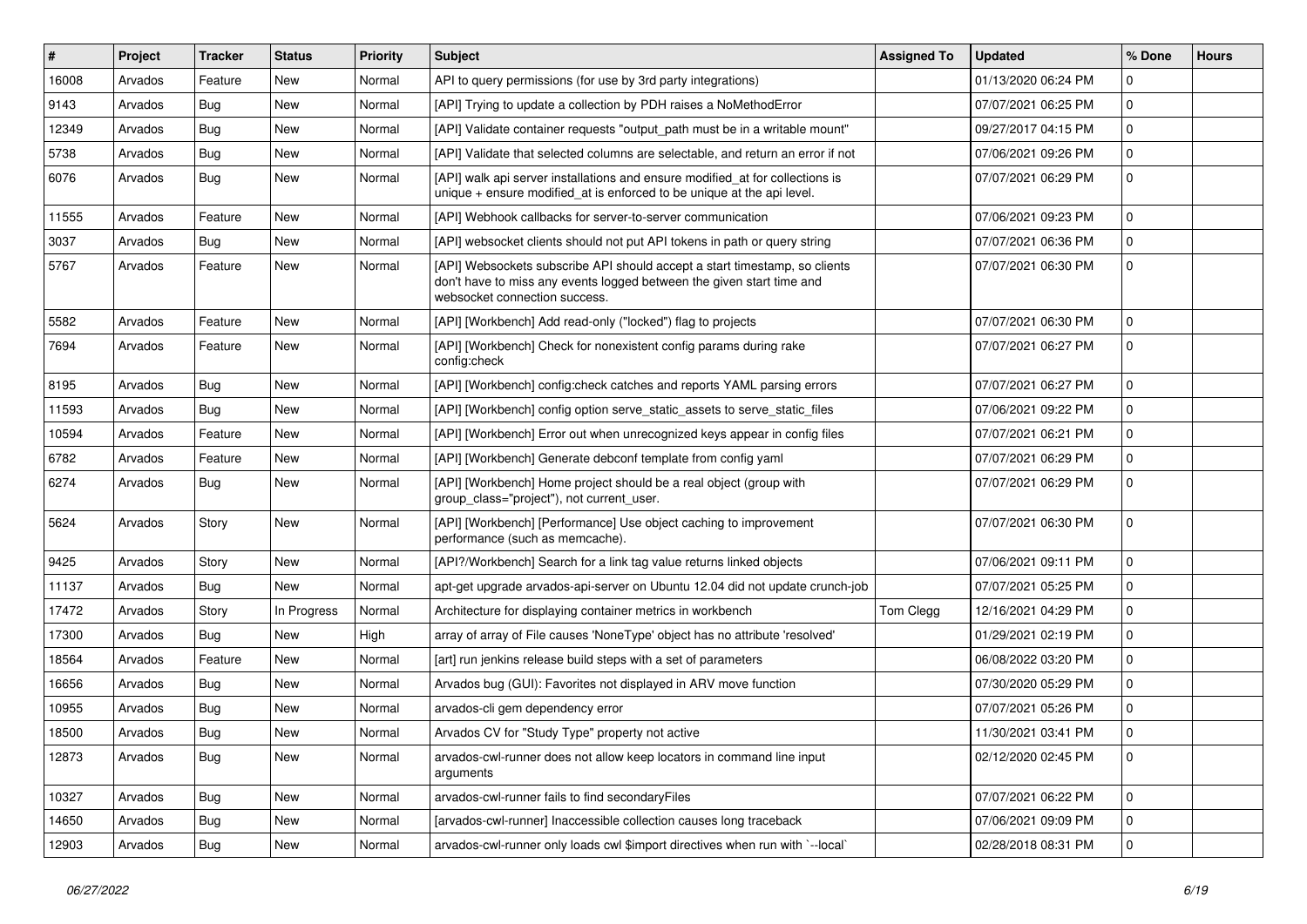| $\#$  | Project | <b>Tracker</b> | <b>Status</b> | <b>Priority</b> | <b>Subject</b>                                                                                                                                                                           | <b>Assigned To</b> | <b>Updated</b>      | % Done      | <b>Hours</b> |
|-------|---------|----------------|---------------|-----------------|------------------------------------------------------------------------------------------------------------------------------------------------------------------------------------------|--------------------|---------------------|-------------|--------------|
| 15865 | Arvados | Story          | New           | Normal          | [arvados-dispatch-cloud] Cumulative instance time and cost metrics                                                                                                                       |                    | 04/28/2021 01:38 PM | 0           |              |
| 17751 | Arvados | Feature        | New           | Normal          | [arvados-dispatch-cloud] expose rate-limiting condition in metrics                                                                                                                       | Nico César         | 06/02/2021 08:02 PM | $\mathbf 0$ |              |
| 15025 | Arvados | Feature        | New           | Normal          | [arvados-dispatch-cloud] GCE driver (Google Compute Engine)                                                                                                                              |                    | 07/06/2021 09:09 PM | $\mathbf 0$ |              |
| 17561 | Arvados | <b>Bug</b>     | New           | Normal          | [arvados-dispatch-cloud] inst.SetTags() and inst.Destroy() should respect<br>rate-limiting responses from cloud provider                                                                 |                    | 06/02/2021 08:02 PM | $\mathbf 0$ |              |
| 18075 | Arvados | <b>Bug</b>     | New           | Normal          | arvados-dispatch-cloud should respect Containers.MaxComputeVMs                                                                                                                           |                    | 08/30/2021 07:33 PM | 0           |              |
| 18213 | Arvados | Feature        | New           | Normal          | Arvados "display in new tab" shows outdated data                                                                                                                                         |                    | 09/28/2021 07:28 PM | $\mathbf 0$ |              |
| 10552 | Arvados | Bug            | New           | Normal          | arvados-git-httpd returns error '500' (Internal Server Error) when a request is<br>not authorized                                                                                        |                    | 07/07/2021 06:21 PM | $\mathbf 0$ |              |
| 7577  | Arvados | Task           | New           | Normal          | arvados-jobs-java-bwa-samtools docker image python sdk is out of date                                                                                                                    |                    | 10/19/2015 07:35 PM | $\mathbf 0$ |              |
| 16371 | Arvados | <b>Bug</b>     | New           | Normal          | <arvadosmodel::unresolvablecontainererror: "arvados="" docker="" image="" jobs"="" not<br="">found&gt; (req-3ni7i1prpb9v3ii8ux3b) [API: 422]</arvadosmodel::unresolvablecontainererror:> |                    | 04/25/2020 04:01 PM | $\mathbf 0$ |              |
| 16120 | Arvados | Feature        | New           | Normal          | [arvados-server] Add profiling flag to service components                                                                                                                                |                    | 02/04/2020 03:49 PM | 0           |              |
| 18385 | Arvados | <b>Bug</b>     | New           | Normal          | arvados-server config-dump   arvados-server config-check -config=- spurious<br>warnings                                                                                                  |                    | 11/16/2021 09:06 PM | $\mathbf 0$ |              |
| 16552 | Arvados | Story          | New           | Normal          | "arvados-server init" can get TLS certificates from Let's Encrypt                                                                                                                        | Tom Clegg          | 11/05/2021 03:15 PM | $\mathbf 0$ |              |
| 18341 | Arvados | Story          | New           | Normal          | "arvados-server init" can set up a single-node production cluster                                                                                                                        |                    | 11/08/2021 02:39 PM | $\mathbf 0$ |              |
| 18338 | Arvados | Story          | New           | Normal          | "arvados-server init" can use a local root CA to sign certificates                                                                                                                       |                    | 11/05/2021 03:27 PM | $\mathbf 0$ |              |
| 19150 | Arvados | Feature        | New           | Normal          | arvados-server install -type=test -test-suite-user=X` should add user X to<br>docker and fuse groups                                                                                     |                    | 05/20/2022 05:53 PM | $\mathbf 0$ |              |
| 17052 | Arvados | Bug            | In Progress   | Normal          | arvados-server replaces run_test_services.py                                                                                                                                             |                    | 10/28/2020 04:37 PM | 0           |              |
| 10191 | Arvados | Feature        | New           | Normal          | Arvados should be able to cat/zcat files in collections easily                                                                                                                           |                    | 07/07/2021 06:23 PM | $\mathbf 0$ |              |
| 3317  | Arvados | Task           | New           | Normal          | Arvados source directory is bind mounted into docker image so developers can<br>user docker for development without rebuilding images.                                                   |                    | 03/09/2017 09:39 PM | $\mathbf 0$ |              |
| 16633 | Arvados | Bug            | New           | Normal          | "Arvados VM" is not defined in the docs                                                                                                                                                  |                    | 07/26/2020 10:53 AM | 0           |              |
| 10566 | Arvados | Bug            | New           | Normal          | arvbox destroy fails because some files are owned by root                                                                                                                                |                    | 07/07/2021 06:21 PM | $\mathbf 0$ |              |
| 10545 | Arvados | Bug            | New           | Normal          | arvbox loops forever when something goes wrong                                                                                                                                           | Joshua Randall     | 07/07/2021 06:21 PM | 0           |              |
| 14693 | Arvados | Bug            | In Progress   | Normal          | [arvbox] runsv fatal: unable to lock supervise/lock                                                                                                                                      | Peter Amstutz      | 05/12/2019 09:29 PM | $\mathbf 0$ |              |
| 16853 | Arvados | <b>Bug</b>     | New           | Normal          | [arvbox] various bugs                                                                                                                                                                    |                    | 09/18/2020 08:55 PM | $\mathbf 0$ |              |
| 13343 | Arvados | Bug            | In Progress   | Normal          | arvbox warn if running as root or on OS X                                                                                                                                                | Peter Amstutz      | 07/06/2021 09:14 PM | 100         |              |
| 13812 | Arvados | Bug            | New           | Normal          | arv cli continues to cache broken discovery document                                                                                                                                     |                    | 07/13/2018 09:41 PM | $\mathbf 0$ |              |
| 11520 | Arvados | Bug            | New           | Normal          | "arv collection list" command parsing allows invalid lines                                                                                                                               |                    | 07/06/2021 09:23 PM | 0           |              |
| 7237  | Arvados | Feature        | New           | Normal          | arv-copy ergonomics                                                                                                                                                                      |                    | 02/06/2020 07:16 PM | $\mathbf 0$ |              |
| 14005 | Arvados | <b>Bug</b>     | New           | Normal          | arv-copy will not create a new collection if copied within the same project                                                                                                              |                    | 08/10/2018 01:37 PM | 0           |              |
| 11519 | Arvados | Bug            | In Progress   | Normal          | arv-get should abort on ctrl/C                                                                                                                                                           |                    | 07/06/2021 09:17 PM | 0           |              |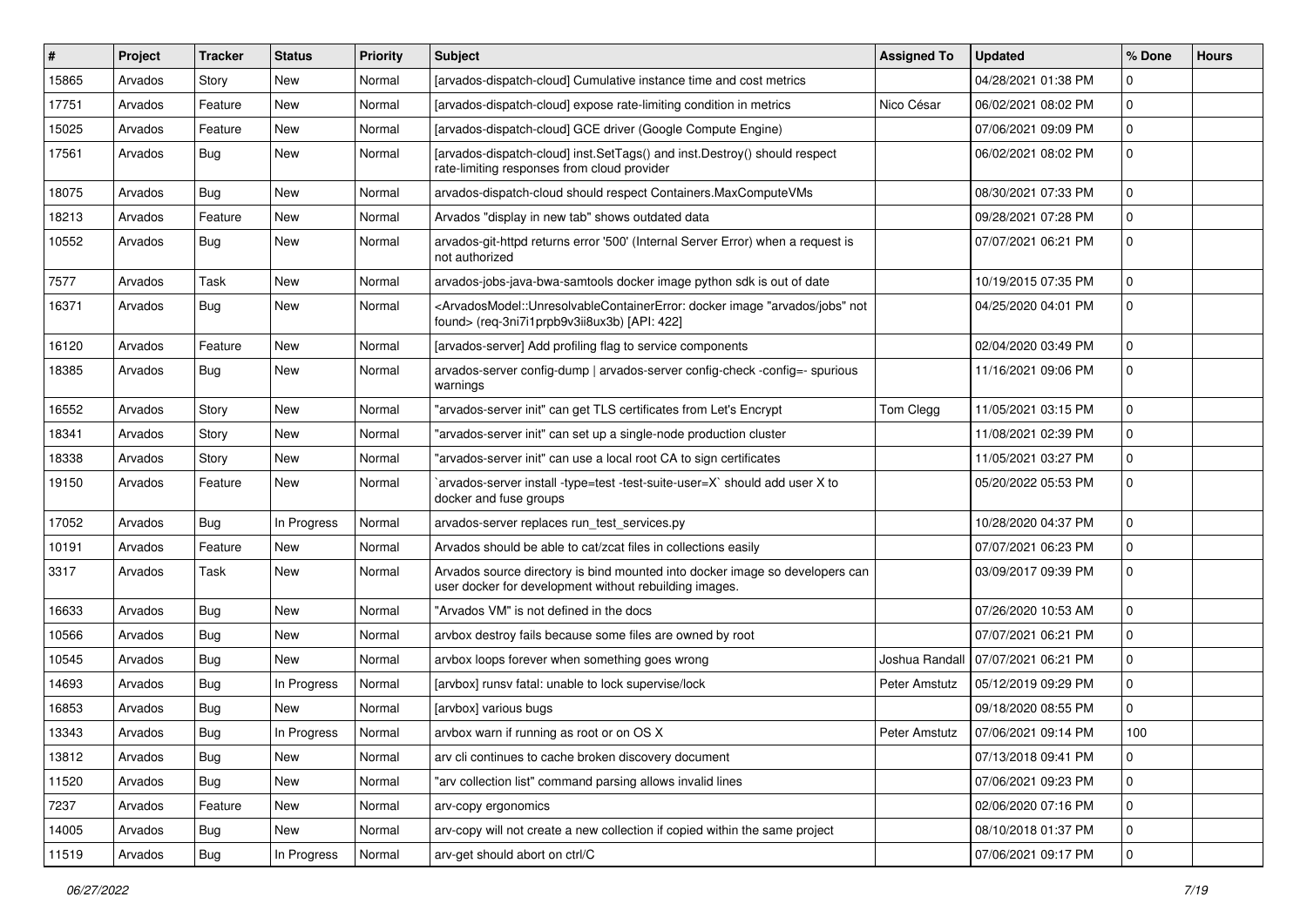| ∦     | Project | <b>Tracker</b> | <b>Status</b> | <b>Priority</b> | <b>Subject</b>                                                                                                                                                     | <b>Assigned To</b> | <b>Updated</b>      | % Done      | <b>Hours</b> |
|-------|---------|----------------|---------------|-----------------|--------------------------------------------------------------------------------------------------------------------------------------------------------------------|--------------------|---------------------|-------------|--------------|
| 18218 | Arvados | Feature        | New           | Normal          | ARV GUI: perform operations on files selected via the filter                                                                                                       |                    | 09/28/2021 08:30 PM | 0           |              |
| 16336 | Arvados | Feature        | New           | Normal          | arv keep put: accept a URL for server side loading                                                                                                                 |                    | 04/17/2020 04:46 PM | $\mathbf 0$ |              |
| 11093 | Arvados | <b>Bug</b>     | New           | Normal          | "arv keep_service create" should go to an editor.                                                                                                                  |                    | 07/07/2021 05:25 PM | $\mathbf 0$ |              |
| 13607 | Arvados | <b>Bug</b>     | New           | Normal          | [arv-mount] avoid excessive memory consumption of idle arv-mounts                                                                                                  |                    | 07/06/2021 09:10 PM | $\mathbf 0$ |              |
| 12571 | Arvados | Story          | New           | Normal          | arv-mount by_tag directory support for properties                                                                                                                  |                    | 07/06/2021 09:11 PM | $\mathbf 0$ |              |
| 17413 | Arvados | <b>Bug</b>     | New           | Normal          | [arv-mount] Exit (instead of undefined behavior) after unhandled exception                                                                                         |                    | 07/06/2021 09:08 PM | $\mathbf 0$ |              |
| 15005 | Arvados | Feature        | New           | Normal          | [arv-mount] Fuse operations longer than the crunchstat interval                                                                                                    |                    | 03/20/2019 07:49 PM | $\Omega$    |              |
| 14972 | Arvados | <b>Bug</b>     | New           | Normal          | [arv-mount] mount-tmp flag does not start in read/write mode                                                                                                       |                    | 03/14/2019 03:42 PM | 0           |              |
| 17942 | Arvados | <b>Bug</b>     | New           | Normal          | [arv-mount] requests manifest text multiple times when mounting collection                                                                                         |                    | 08/09/2021 03:41 PM | $\mathbf 0$ |              |
| 11296 | Arvados | <b>Bug</b>     | New           | Normal          | [arv-put] bad progress indicator                                                                                                                                   |                    | 07/06/2021 09:24 PM | $\mathbf 0$ |              |
| 18576 | Arvados | Feature        | New           | Normal          | arv-put converts properties aliases to vocabulary ids                                                                                                              |                    | 04/05/2022 02:53 PM | $\mathbf 0$ |              |
| 11605 | Arvados | Feature        | New           | Normal          | arv-put detects symlinks to common files and directories to avoid duplicated<br>uploads                                                                            |                    | 07/06/2021 09:22 PM | $\mathbf 0$ |              |
| 11405 | Arvados | <b>Bug</b>     | New           | Normal          | [arv-put] Lumpy / slow upload                                                                                                                                      |                    | 07/06/2021 09:23 PM | $\Omega$    |              |
| 17764 | Arvados | <b>Bug</b>     | New           | Normal          | [arv-put] progress update does not refresh frequently enough                                                                                                       |                    | 07/06/2021 09:08 PM | $\mathbf 0$ |              |
| 16426 | Arvados | <b>Bug</b>     | New           | Normal          | [arv-put] should calculate (worst case) manifest size up front before upload,<br>and abort when it is too large                                                    |                    | 07/06/2021 09:08 PM | $\mathbf 0$ |              |
| 11157 | Arvados | <b>Bug</b>     | New           | Normal          | [arv-put] When debug mode is active, report the cache file name being to be<br>used                                                                                |                    | 07/07/2021 05:25 PM | $\mathbf 0$ |              |
| 3738  | Arvados | Task           | New           | Normal          | arv-run-pipeline-instance: display workbench URI instead of the bare uuid                                                                                          |                    | 07/06/2021 09:27 PM | $\mathbf 0$ |              |
| 13325 | Arvados | Story          | New           | Normal          | As a CWL learner, I would like to be able to run CWL workflows easily on<br>playground                                                                             |                    | 07/06/2021 09:10 PM | $\mathbf 0$ |              |
| 13326 | Arvados | Story          | New           | Normal          | As a data provider, I would like the ability to provide metered access to my data<br>on Arvados, including start/end dates, bandwidth caps, and % of file accessed |                    | 07/06/2021 09:10 PM | $\mathbf 0$ |              |
| 17100 | Arvados | Feature        | New           | Normal          | Audit logs should include current/logged in user                                                                                                                   |                    | 11/09/2020 04:37 PM | $\Omega$    |              |
| 9960  | Arvados | Story          | New           | Normal          | Automate starting/enabling services during Workbench and API package<br>installation                                                                               |                    | 07/07/2021 06:23 PM | $\mathbf 0$ |              |
| 18464 | Arvados | Feature        | New           | Normal          | Batch update endpoint for permission changes                                                                                                                       |                    | 11/22/2021 03:33 PM | $\mathbf 0$ |              |
| 12028 | Arvados | Feature        | New           | Normal          | Be able to create a new collection based on a subdirectory in workbench                                                                                            |                    | 07/06/2021 09:20 PM | $\mathbf 0$ |              |
| 17354 | Arvados | Feature        | New           | Normal          | Be able to inject additional documentation text into WebDAV/s3 info dialog                                                                                         |                    | 02/09/2021 03:51 PM | $\mathbf 0$ |              |
| 13351 | Arvados | <b>Bug</b>     | In Progress   | Normal          | Benchmark container request creation and see if there are opportunities for<br>optimization                                                                        | Peter Amstutz      | 07/06/2021 09:14 PM | 0           |              |
| 15364 | Arvados | Story          | New           | Normal          | Better CWL onboarding                                                                                                                                              |                    | 07/06/2021 09:08 PM | $\mathbf 0$ |              |
| 13676 | Arvados | <b>Bug</b>     | New           | Normal          | better error dialog for un-allowed repo names                                                                                                                      |                    | 04/22/2020 09:08 PM | $\mathbf 0$ |              |
| 16344 | Arvados | <b>Bug</b>     | New           | Normal          | Better logging of token rejection                                                                                                                                  |                    | 10/07/2020 04:07 PM | 0           |              |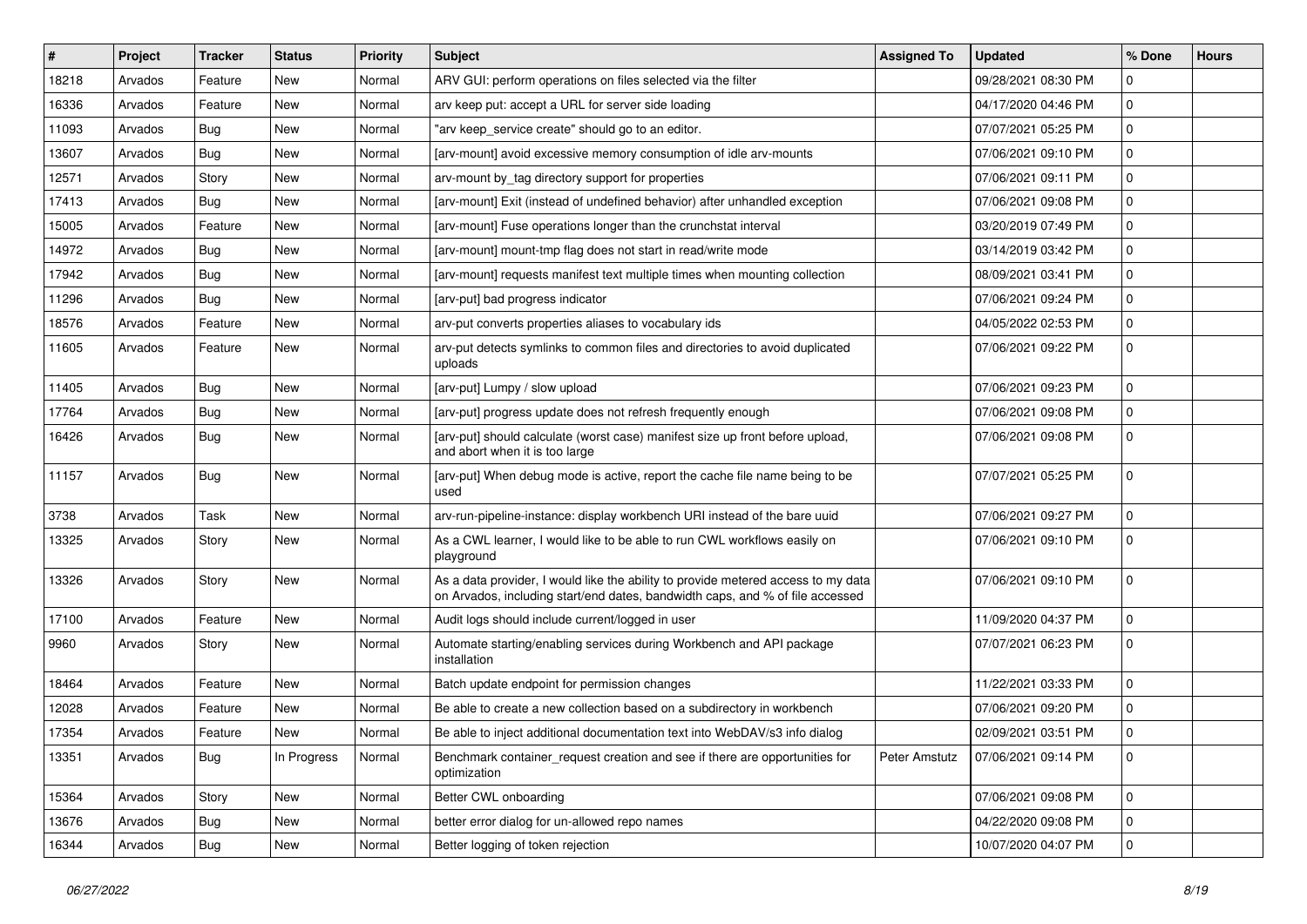| $\#$  | Project | <b>Tracker</b> | <b>Status</b> | <b>Priority</b> | <b>Subject</b>                                                                                                        | <b>Assigned To</b> | <b>Updated</b>      | % Done      | <b>Hours</b> |
|-------|---------|----------------|---------------|-----------------|-----------------------------------------------------------------------------------------------------------------------|--------------------|---------------------|-------------|--------------|
| 16348 | Arvados | Feature        | New           | Normal          | Better metrics of keepstore bandwidth usage (especially on back end)                                                  |                    | 04/22/2020 03:54 PM | 0           |              |
| 3189  | Arvados | Task           | New           | Normal          | [Blocker] Clarify design/requirements                                                                                 | Tom Clegg          | 10/03/2014 04:52 PM | $\mathbf 0$ |              |
| 16034 | Arvados | <b>Bug</b>     | In Progress   | Normal          | ---- bookmark ---                                                                                                     |                    | 02/25/2020 09:28 PM | 0           |              |
| 17345 | Arvados | <b>Bug</b>     | New           | Normal          | [boot] handle dependency upgrades better in "arvados-package build"                                                   |                    | 07/06/2021 09:12 PM | 0           |              |
| 17344 | Arvados | Story          | New           | Normal          | [boot] Make arvados-server-easy package suitable for demo use case                                                    | Tom Clegg          | 07/06/2021 09:12 PM | 0           |              |
| 16069 | Arvados | Story          | New           | Normal          | [boot] start a dev cluster                                                                                            |                    | 01/22/2020 07:34 PM | 0           |              |
| 16123 | Arvados | <b>Bug</b>     | New           | Normal          | Browsing trash produces spurious errors                                                                               |                    | 06/19/2020 02:33 PM | $\pmb{0}$   |              |
| 16658 | Arvados | <b>Bug</b>     | New           | Normal          | [Bug] "Move/Copy To" Dialog does not list all possible target locations.                                              |                    | 07/30/2020 05:31 PM | $\pmb{0}$   |              |
| 13794 | Arvados | Story          | New           | Normal          | Build Docker images without requiring Docker on client                                                                |                    | 07/06/2021 09:10 PM | 0           |              |
| 17159 | Arvados | Bug            | New           | Normal          | [build] make build-packages-python-ruby run on a Jenkins satellite                                                    |                    | 11/23/2020 04:25 PM | 0           |              |
| 14011 | Arvados | <b>Bug</b>     | New           | Normal          | build/run-library.sh version_from_git function dumps environment when not in a<br>git repo                            |                    | 08/10/2018 04:43 PM | 0           |              |
| 18347 | Arvados | Feature        | New           | Normal          | Cache negative token lookups in federation/OIDC                                                                       |                    | 11/23/2021 09:07 PM | 0           |              |
| 16574 | Arvados | Feature        | New           | Normal          | Can limit which users can submit container requests.                                                                  |                    | 08/02/2021 08:24 PM | $\mathbf 0$ |              |
| 17158 | Arvados | <b>Bug</b>     | New           | Normal          | Cannot execute a registered CommandLineTool, only Workflow                                                            |                    | 11/23/2020 04:20 PM | $\pmb{0}$   |              |
| 16583 | Arvados | Feature        | In Progress   | Normal          | Can programmatically distinguish between final outputs (results of top-level<br>containers) and intermediate outputs. | Peter Amstutz      | 06/22/2022 03:16 PM | 33          |              |
| 19086 | Arvados | Feature        | New           | Normal          | Can provide input JSON/YAML when launching a Workflow as an alternative to Peter Amstutz<br>the input form            |                    | 06/22/2022 02:53 PM | $\mathbf 0$ |              |
| 14116 | Arvados | Bug            | New           | Normal          | c-d-s reniceAll does not wait for complete information on Arvados jobs                                                |                    | 08/24/2018 02:23 AM | 0           |              |
| 14117 | Arvados | <b>Bug</b>     | New           | Normal          | c-d-s reniceAll sets nice on jobs that are not pending                                                                |                    | 08/24/2018 11:35 AM | $\mathbf 0$ |              |
| 14115 | Arvados | <b>Bug</b>     | New           | Normal          | c-d-s reniceAll takes a very long time and holds up SqueueChecker updates<br>and initial job submission               |                    | 08/24/2018 01:11 PM | 0           |              |
| 10296 | Arvados | <b>Bug</b>     | New           | Normal          | [Centos7] [google_api_python_client] packaging with wrong permissions                                                 |                    | 07/07/2021 06:22 PM | 0           |              |
| 17149 | Arvados | Feature        | New           | Normal          | Checkpoint / snapshot to support migrating tasks when more memory is<br>needed                                        |                    | 11/19/2020 10:42 AM | $\mathbf 0$ |              |
| 6647  | Arvados | Story          | New           | Normal          | Choose an option to make better service discoveries in deployments                                                    |                    | 07/06/2021 09:11 PM | 0           |              |
| 3437  | Arvados | Bug            | New           | Normal          | "Choose folder" dialog when running a pipeline displays folders you can't write<br>to                                 |                    | 07/06/2021 09:27 PM | 0           |              |
| 3192  | Arvados | Task           | New           | Normal          | Clarify requirements/implementation                                                                                   | Tom Clegg          | 03/09/2017 09:35 PM | $\Omega$    |              |
| 15537 | Arvados | Bug            | New           | Normal          | Clarify that Arvados CLI tools are Linux only                                                                         |                    | 07/06/2021 09:12 PM | $\mathbf 0$ |              |
| 18292 | Arvados | <b>Bug</b>     | New           | Normal          | [cleanup] remove AssignNodeHostname from the configuration. Also from the<br>documentation.                           |                    | 10/22/2021 09:24 PM | $\mathbf 0$ |              |
| 13874 | Arvados | Story          | New           | Normal          | [CLI] arvados-server "health" subcommand                                                                              |                    | 07/06/2021 09:14 PM | $\pmb{0}$   |              |
| 13875 | Arvados | Story          | New           | Normal          | [CLI] arvados-server "metrics" subcommand                                                                             |                    | 07/20/2018 02:52 AM | $\mathbf 0$ |              |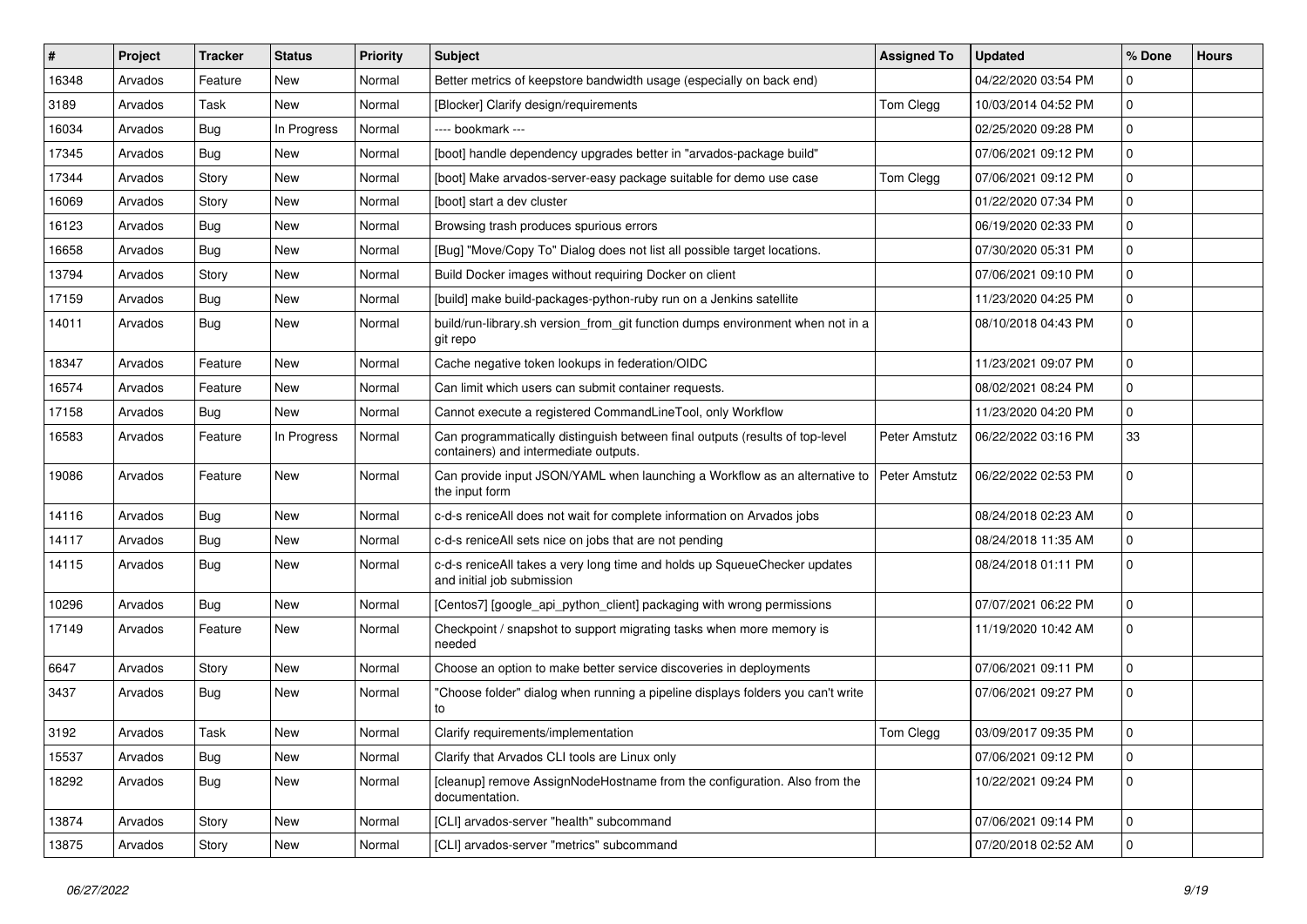| #     | Project | <b>Tracker</b> | <b>Status</b> | <b>Priority</b> | Subject                                                                                                                     | <b>Assigned To</b>  | <b>Updated</b>      | % Done      | <b>Hours</b> |
|-------|---------|----------------|---------------|-----------------|-----------------------------------------------------------------------------------------------------------------------------|---------------------|---------------------|-------------|--------------|
| 13876 | Arvados | Story          | New           | Normal          | [CLI] arvados-server "status" subcommand                                                                                    |                     | 07/20/2018 02:58 AM | $\Omega$    |              |
| 13813 | Arvados | <b>Bug</b>     | New           | Normal          | [CLI] arv traceback on simple timeout                                                                                       | Lucas Di<br>Pentima | 04/28/2021 03:55 PM | $\mathbf 0$ |              |
| 16566 | Arvados | Bug            | New           | Normal          | [cli] can't create a token when using a token created with<br>create_superuser_token.rb                                     |                     | 07/06/2021 09:08 PM | $\mathbf 0$ |              |
| 9980  | Arvados | Bug            | New           | Low             | [CLI] Trailing blank lines in ~/.config/arvados/settings.conf should be ignored                                             |                     | 02/06/2020 07:16 PM | $\mathbf 0$ |              |
| 16640 | Arvados | Feature        | New           | Normal          | Cluster c97qk interferes with proper search function                                                                        |                     | 07/30/2020 05:00 PM | $\mathbf 0$ |              |
| 10554 | Arvados | <b>Bug</b>     | New           | Normal          | Collection file count & size information don't get dynamically updated on<br>collection update                              |                     | 07/07/2021 06:21 PM | 0           |              |
| 18724 | Arvados | <b>Bug</b>     | New           | Normal          | Collection file_names should contain full paths for substring matching                                                      |                     | 03/01/2022 09:11 PM | $\mathbf 0$ |              |
| 9661  | Arvados | Feature        | New           | Normal          | collection update performance improvement                                                                                   |                     | 02/06/2020 07:00 PM | $\mathbf 0$ |              |
| 12527 | Arvados | Story          | New           | Normal          | [Composer] Refactor to separate vendor-specific pieces and all them to be<br>replaced                                       | Peter Amstutz       | 07/06/2021 09:11 PM | $\mathbf 0$ |              |
| 13675 | Arvados | Feature        | New           | Normal          | [Composer/Workbench] Import of public git repo to a new Arvados repository                                                  |                     | 07/06/2021 09:10 PM | $\mathbf 0$ |              |
| 17745 | Arvados | <b>Bug</b>     | New           | Normal          | [config] arvados-server config-dump with ec2 driver has confusing output                                                    |                     | 07/06/2021 09:08 PM | $\Omega$    |              |
| 18937 | Arvados | Feature        | New           | Low             | [config] simplify AnonymousUserToken configuration                                                                          |                     | 06/22/2022 02:55 PM | 0           |              |
| 18563 | Arvados | <b>Bug</b>     | New           | Normal          | [config] simplify/streamline InternalURLs/ExternalURL situation                                                             |                     | 06/07/2022 09:07 PM | $\mathbf 0$ |              |
| 10177 | Arvados | <b>Bug</b>     | New           | Normal          | Confusing job duration reporting                                                                                            |                     | 07/07/2021 06:23 PM | $\mathbf 0$ |              |
| 17116 | Arvados | Story          | New           | Normal          | Consider excluding api_client_authorization from audit logs by default.                                                     |                     | 11/16/2020 04:23 PM | $\mathbf 0$ |              |
| 16972 | Arvados | <b>Bug</b>     | New           | Normal          | Container request page doesn't refresh                                                                                      |                     | 10/07/2020 06:33 PM | $\mathbf 0$ |              |
| 18996 | Arvados | <b>Bug</b>     | New           | Normal          | Container request's expires_at field                                                                                        |                     | 06/22/2022 02:55 PM | 0           |              |
| 17110 | Arvados | Feature        | New           | Normal          | Container reuse on sub-workflows and chunks of scatter inputs                                                               |                     | 11/13/2020 03:54 PM | $\mathbf 0$ |              |
| 18677 | Arvados | Feature        | New           | Normal          | Container runtime metrics API                                                                                               |                     | 01/25/2022 06:56 PM | $\mathbf 0$ |              |
| 13102 | Arvados | <b>Bug</b>     | New           | Normal          | containers are not reused unless runtime constraints (including RAM) match<br>exactly                                       |                     | 07/06/2021 09:10 PM | $\mathbf 0$ |              |
| 17878 | Arvados | <b>Bug</b>     | New           | Normal          | [container shell] confusing error "channel 3: bad ext data" when forwarding tcp<br>traffic into a container with API: false |                     | 07/08/2021 05:21 PM | $\mathbf 0$ |              |
| 19166 | Arvados | Feature        | In Progress   | Normal          | Container shell support for SLURM and LSF dispatchers                                                                       | Tom Clegg           | 06/24/2022 08:27 PM | $\mathbf 0$ |              |
| 18863 | Arvados | Feature        | New           | Normal          | [controller] add background job to clean up old container log records                                                       |                     | 06/22/2022 02:55 PM | $\mathbf 0$ |              |
| 15082 | Arvados | Feature        | New           | Normal          | [controller] [all services] Publish entire config including secrets                                                         |                     | 07/06/2021 09:09 PM | $\Omega$    |              |
| 18009 | Arvados | <b>Bug</b>     | New           | Normal          | [controller] always returns an empty "unsigned_manifest_text" field for<br>collections                                      |                     | 08/11/2021 05:15 PM | 0           |              |
| 15457 | Arvados | Feature        | New           | Normal          | [Controller] Delegate new container requests to other clusters based on<br>location of input data                           |                     | 07/06/2021 09:12 PM | $\mathbf 0$ |              |
| 16453 | Arvados | Story          | New           | Normal          | [controller] Expand config comment about LDAP search filters                                                                |                     | 05/20/2020 03:33 PM | $\mathbf 0$ |              |
| 16160 | Arvados | Feature        | New           | Normal          | controller exports metrics per endpoint                                                                                     |                     | 05/06/2020 02:30 PM | 0           |              |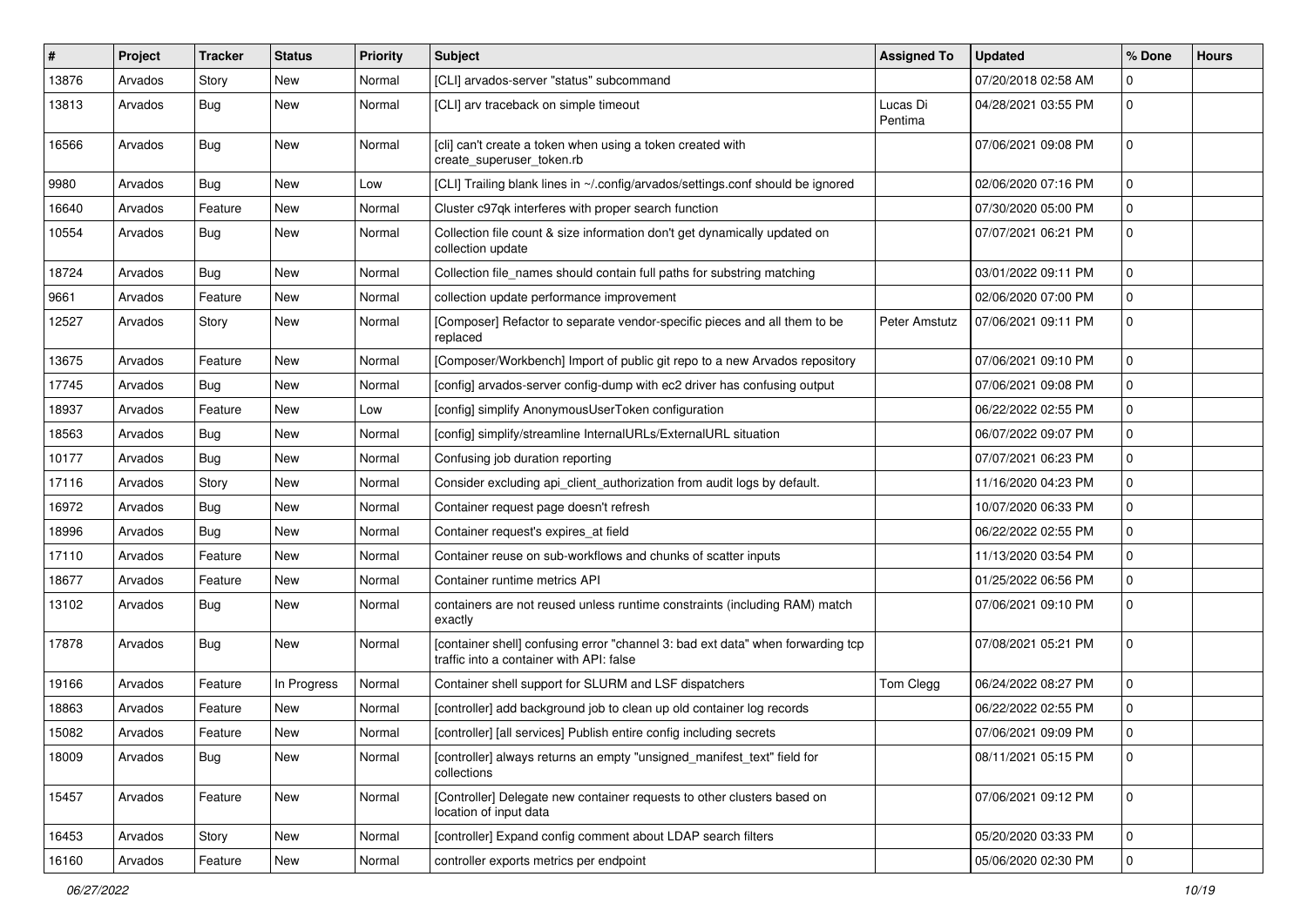| ∦     | Project | <b>Tracker</b> | <b>Status</b> | <b>Priority</b> | <b>Subject</b>                                                                                                | <b>Assigned To</b> | <b>Updated</b>      | % Done      | <b>Hours</b> |
|-------|---------|----------------|---------------|-----------------|---------------------------------------------------------------------------------------------------------------|--------------------|---------------------|-------------|--------------|
| 17209 | Arvados | Feature        | In Progress   | Normal          | Controller forwards web requests to crunch worker nodes                                                       | Tom Clegg          | 05/11/2021 07:10 PM | $\Omega$    |              |
| 17037 | Arvados | Feature        | New           | Normal          | [controller] Improve use of given_name/family_name fields for generic OpenID<br>Connect providers             |                    | 10/21/2020 05:33 PM | $\mathbf 0$ |              |
| 14004 | Arvados | Story          | New           | Normal          | [Controller] Keep database in tune                                                                            |                    | 07/06/2021 09:10 PM | $\mathbf 0$ |              |
| 17940 | Arvados | <b>Bug</b>     | New           | Normal          | [controller] memory management issues                                                                         |                    | 08/09/2021 03:40 PM | $\mathbf 0$ |              |
| 19216 | Arvados | <b>Bug</b>     | New           | Normal          | Controller not logging to journalctl?                                                                         |                    | 06/25/2022 09:00 PM | 0           |              |
| 17038 | Arvados | Feature        | New           | Normal          | [controller] Option to request additional scopes, and verify additional claims,<br>during OpenID Connect auth |                    | 05/19/2021 09:04 PM | $\mathbf 0$ |              |
| 13997 | Arvados | Story          | New           | Normal          | [Controller] Port "collection update" API from Rails                                                          |                    | 07/06/2021 09:10 PM | $\mathbf 0$ |              |
| 13995 | Arvados | Story          | New           | Normal          | [Controller] Port "collection update" functional tests from Rails API to controller<br>test suite             |                    | 07/06/2021 09:10 PM | $\mathbf 0$ |              |
| 14257 | Arvados | Feature        | New           | Normal          | [controller] refresh manifest API                                                                             |                    | 07/06/2021 09:09 PM | 0           |              |
| 17681 | Arvados | <b>Bug</b>     | <b>New</b>    | Normal          | [controller] seems to have a really long timeout for its db connection                                        |                    | 06/08/2021 05:52 PM | $\mathbf 0$ |              |
| 18944 | Arvados | Feature        | New           | Normal          | [controller] should log the user uuid used for the request                                                    |                    | 06/22/2022 03:32 PM | 0           |              |
| 18969 | Arvados | Bug            | New           | Normal          | Controller should monitor its own memory usage and pause requests handling<br>when memory usage is high       |                    | 04/05/2022 02:53 PM | $\mathbf 0$ |              |
| 19057 | Arvados | <b>Bug</b>     | New           | Normal          | [controller] should not allow adding the same user to a VM more than one time                                 |                    | 06/22/2022 02:53 PM | $\mathbf 0$ |              |
| 17468 | Arvados | Feature        | New           | Normal          | [controller] Skip repetitive OIDC UserInfo calls if access token validates as an<br>ID token                  |                    | 07/06/2021 09:11 PM | $\mathbf 0$ |              |
| 13574 | Arvados | Story          | New           | Normal          | [Controller] Update container priorities asynchronously                                                       |                    | 04/22/2020 09:00 PM | $\mathbf 0$ |              |
| 17576 | Arvados | <b>Bug</b>     | New           | Normal          | Copy collection link includes style                                                                           |                    | 04/22/2021 06:54 AM | $\mathbf 0$ |              |
| 13557 | Arvados | Feature        | New           | Normal          | Copying a container request should link to the original container request                                     |                    | 07/06/2021 09:09 PM | 0           |              |
| 19048 | Arvados | <b>Bug</b>     | New           | Normal          | Copying a folder in collection file browser results in empty folder                                           |                    | 06/22/2022 02:54 PM | $\pmb{0}$   |              |
| 12198 | Arvados | <b>Bug</b>     | New           | Normal          | Copying a project with a docker image doesn't copy the docker metadata                                        |                    | 07/06/2021 09:11 PM | $\mathbf 0$ |              |
| 16130 | Arvados | <b>Bug</b>     | New           | Normal          | Copying container request gets error                                                                          |                    | 10/05/2020 06:54 PM | $\mathbf 0$ |              |
| 18198 | Arvados | <b>Bug</b>     | New           | Normal          | 'copy selected files into collection" function in WB2 extremely slow                                          |                    | 09/27/2021 07:45 PM | $\mathbf 0$ |              |
| 17291 | Arvados | <b>Bug</b>     | New           | Normal          | Copy selected to collection issue                                                                             |                    | 01/25/2021 04:59 PM | $\mathbf 0$ |              |
| 17695 | Arvados | Feature        | In Progress   | Normal          | [costanalyzer] make an accurate report for spot instances on AWS                                              |                    | 09/22/2021 08:47 PM | $\pmb{0}$   |              |
| 3498  | Arvados | Feature        | New           | Normal          | Counting the number your pipelines were used by unique users                                                  |                    | 08/16/2014 04:51 PM | $\mathbf 0$ |              |
| 17613 | Arvados | Feature        | New           | Normal          | 'created by uuid" field                                                                                       |                    | 05/05/2021 03:49 PM | $\bf{0}$    |              |
| 17510 | Arvados | Feature        | New           | Normal          | Create filter group based on an advanced search query in the UI                                               |                    | 09/10/2021 01:33 PM | $\pmb{0}$   |              |
| 17838 | Arvados | Feature        | New           | Normal          | Create filter group from advanced search                                                                      |                    | 08/05/2021 03:27 PM | 0           |              |
| 18210 | Arvados | <b>Bug</b>     | New           | Normal          | Create Mountainduck Bookmark files not working                                                                |                    | 09/28/2021 07:14 PM | $\mathbf 0$ |              |
| 10689 | Arvados | <b>Bug</b>     | New           | Normal          | Crunch1 jobs should still work on a slurm setup configured for Crunch2                                        |                    | 07/07/2021 06:21 PM | 0           |              |
| 13005 | Arvados | <b>Bug</b>     | New           | Normal          | [Crunch2] All stdout gets the same timestamp and other logging problems                                       |                    | 07/06/2021 09:10 PM | 0           |              |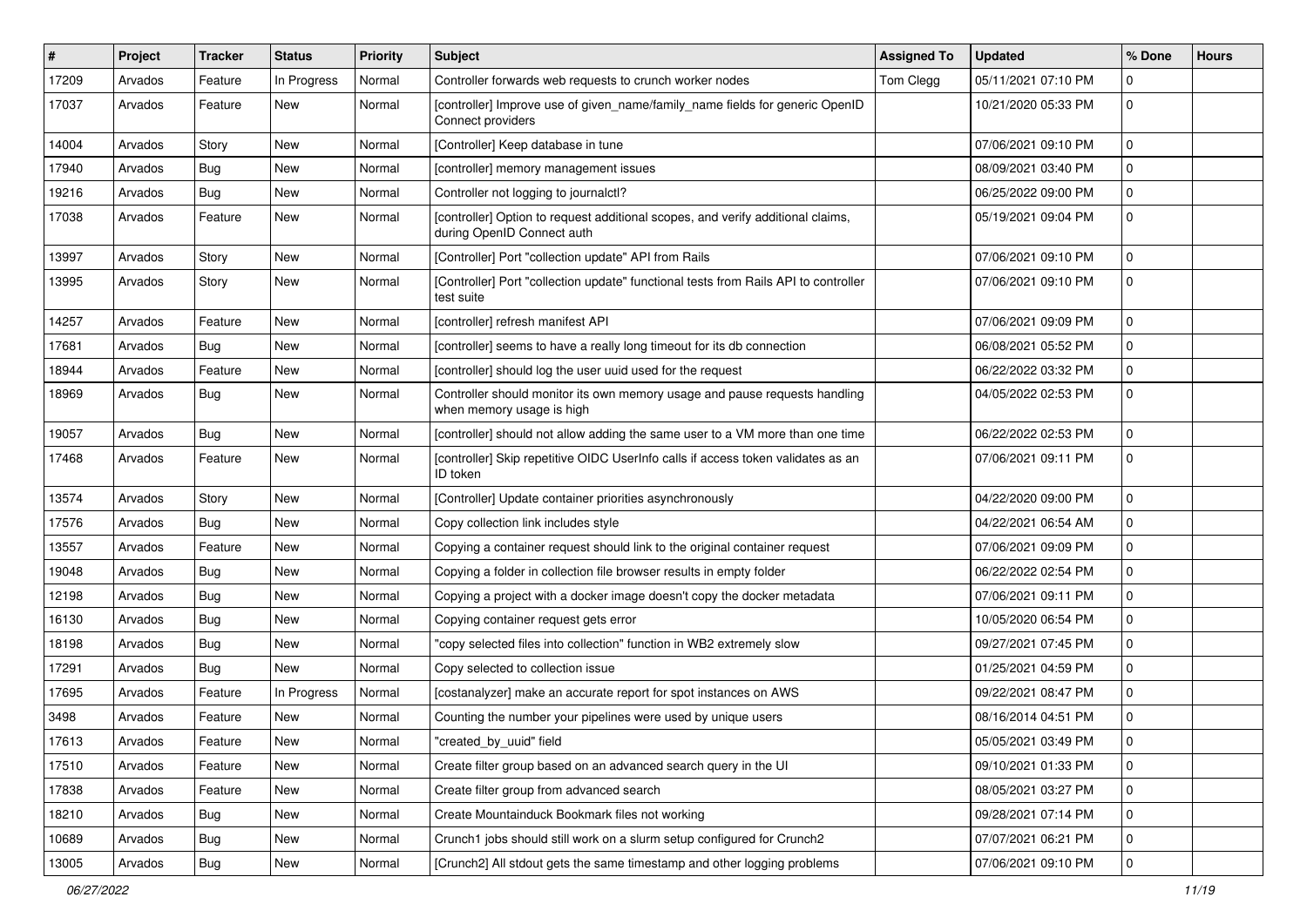| #     | Project | <b>Tracker</b> | <b>Status</b> | <b>Priority</b> | <b>Subject</b>                                                                                                              | <b>Assigned To</b>  | <b>Updated</b>      | % Done      | <b>Hours</b> |
|-------|---------|----------------|---------------|-----------------|-----------------------------------------------------------------------------------------------------------------------------|---------------------|---------------------|-------------|--------------|
| 10298 | Arvados | <b>Bug</b>     | New           | Normal          | [Crunch2] [API] Accept collection UUID or PDH as container_image in a<br>container request                                  |                     | 07/06/2021 09:11 PM | 0           |              |
| 9969  | Arvados | Bug            | In Progress   | Normal          | [Crunch2] [API] Permit container [request] with empty command (run default<br>docker command)                               |                     | 07/07/2021 06:23 PM | $\mathbf 0$ |              |
| 10705 | Arvados | Bug            | New           | Normal          | [Crunch2] [API] return a more specific 422 error message when a client calls<br>containers#unlock without having the lock   |                     | 07/07/2021 06:21 PM | $\mathbf 0$ |              |
| 9968  | Arvados | Feature        | New           | Normal          | [Crunch2] [API] Support container request expiry (expires_at)                                                               |                     | 07/07/2021 06:23 PM | $\mathbf 0$ |              |
| 14912 | Arvados | Feature        | New           | Normal          | [Crunch2] Azure driver supports attaching extra storage                                                                     |                     | 07/06/2021 09:12 PM | 0           |              |
| 9046  | Arvados | Story          | New           | Normal          | [Crunch2] Can issue container request to pull and import Docker images                                                      |                     | 07/06/2021 09:09 PM | $\mathbf 0$ |              |
| 11741 | Arvados | Story          | New           | Normal          | [Crunch2] Create workflow object for CWL runs which are initiated from the<br>command line                                  |                     | 07/06/2021 09:22 PM | $\mathbf 0$ |              |
| 9630  | Arvados | <b>Bug</b>     | New           | Normal          | [Crunch2] crunch-dispatch-slurm can't successfully dispatch work when run<br>from a directory it can't write to             |                     | 07/07/2021 06:23 PM | $\mathbf 0$ |              |
| 11669 | Arvados | Bug            | In Progress   | Normal          | [Crunch2] crunch-dispatch-slurm hits scancel too much                                                                       |                     | 07/06/2021 09:22 PM | 0           |              |
| 10708 | Arvados | Bug            | New           | Normal          | [Crunch2] crunch-run fails trying to set swappiness on ubuntu 1204 kernel                                                   |                     | 07/07/2021 06:21 PM | $\mathbf 0$ |              |
| 12900 | Arvados | Feature        | New           | Normal          | [Crunch2] [crunch-run] Prune old images before installing image for current<br>container                                    |                     | 12/07/2021 03:31 PM | 0           |              |
| 9278  | Arvados | Story          | In Progress   | Normal          | [Crunch2] Document/fix handling of collections with non-nil expires_at field                                                |                     | 07/07/2021 06:25 PM | 100         |              |
| 8570  | Arvados | Feature        | New           | Normal          | [Crunch2] Impure access to object store                                                                                     |                     | 04/25/2018 03:13 PM | 0           |              |
| 8569  | Arvados | Feature        | New           | Normal          | [Crunch2] Impure mount from host fs                                                                                         |                     | 04/25/2018 03:13 PM | $\mathbf 0$ |              |
| 12430 | Arvados | Feature        | New           | Normal          | Crunch2 limit output collection to glob patterns                                                                            |                     | 02/12/2020 02:28 PM | $\mathbf 0$ |              |
| 15135 | Arvados | Feature        | New           | Normal          | [Crunch2] Post-run hooks                                                                                                    |                     | 07/06/2021 09:08 PM | 0           |              |
| 11148 | Arvados | <b>Bug</b>     | New           | Normal          | [Crunch2] Propagate dispatch error messages (e.g., sbatch fails) to user via<br>logs/websocket                              |                     | 07/07/2021 05:25 PM | $\mathbf 0$ |              |
| 10729 | Arvados | Bug            | New           | Normal          | [Crunch2] Propagate error messages if sbatch command succeeds but<br>crunch-run can't run (or can't log to the Arvados API) |                     | 07/07/2021 06:21 PM | $\mathbf 0$ |              |
| 9044  | Arvados | Story          | New           | Normal          | [Crunch2] [Workbench] Browse and show tools using the GA4GH tool registry<br>API                                            | Radhika<br>Chippada | 02/06/2020 06:51 PM | $\mathbf 0$ |              |
| 11146 | Arvados | Feature        | New           | Normal          | [Crunch2] [Workbench] Show slurm queue position of containers submitted to<br>slurm but not yet running                     |                     | 07/07/2021 05:25 PM | $\mathbf 0$ |              |
| 18163 | Arvados | Feature        | New           | Normal          | [Crunch] add CWL extension to limit the number of concurrently running jobs<br>during a scatter                             |                     | 01/10/2022 03:42 PM | $\mathbf 0$ |              |
| 7880  | Arvados | Bug            | New           | Normal          | [Crunch] crunch-dispatch should run the bundled version of crunch-job<br>specified by Gemfile.lock                          |                     | 07/07/2021 06:27 PM | 0           |              |
| 7845  | Arvados | Feature        | New           | Normal          | [Crunch] Crunchstat and arv-mount print final stats before exiting                                                          |                     | 07/07/2021 06:27 PM | $\mathbf 0$ |              |
| 5523  | Arvados | Bug            | New           | Normal          | [Crunch] crunchstat should not report errors during normal timing races                                                     | Tom Clegg           | 07/07/2021 06:30 PM | 50          |              |
| 14922 | Arvados | Feature        | New           | Normal          | [crunch-dispatch-cloud] Run multiple containers concurrently on a single VM                                                 |                     | 07/06/2021 09:13 PM | $\mathbf 0$ |              |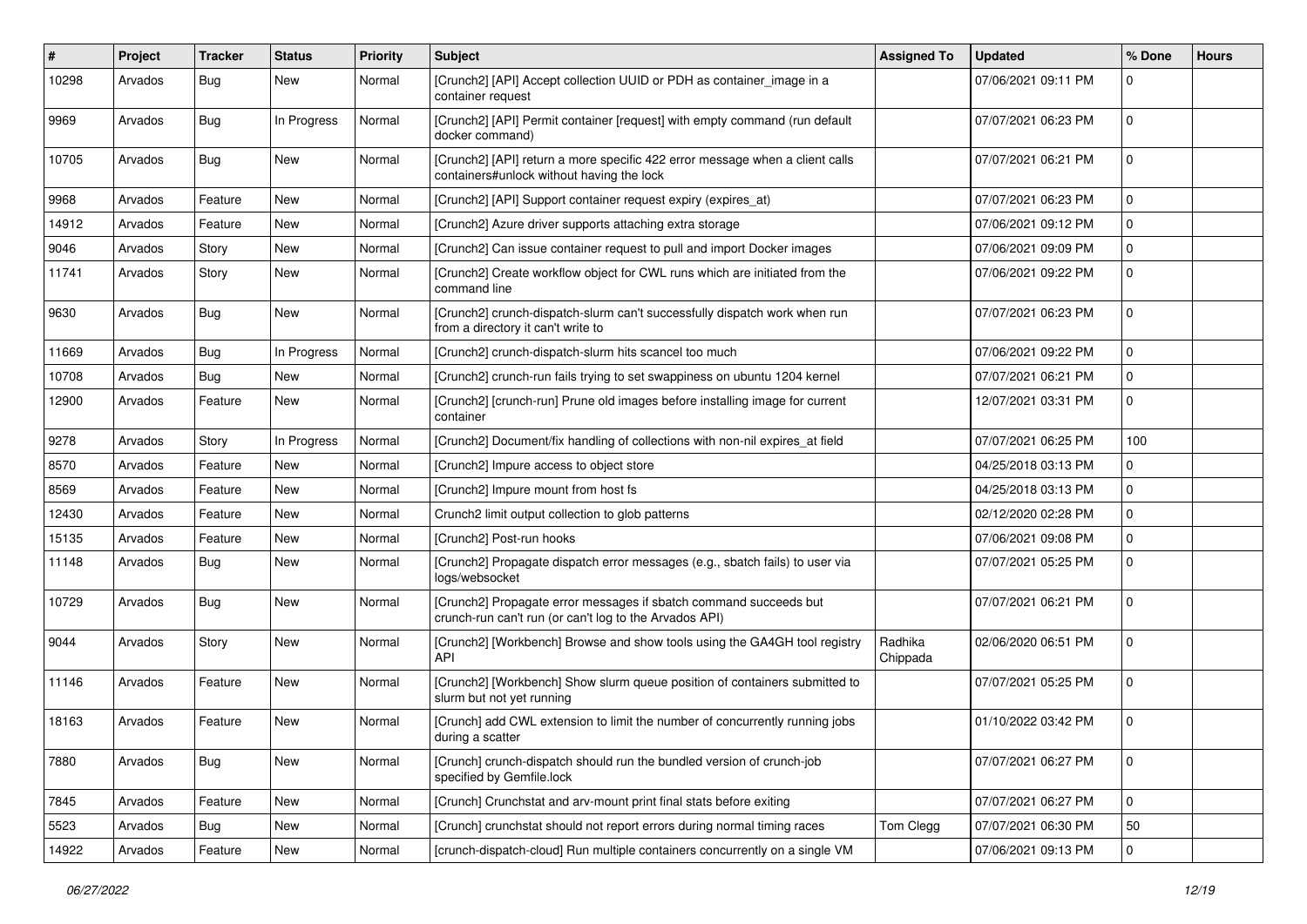| #     | Project | <b>Tracker</b> | <b>Status</b> | <b>Priority</b> | <b>Subject</b>                                                                                                                              | <b>Assigned To</b> | <b>Updated</b>      | % Done      | <b>Hours</b> |
|-------|---------|----------------|---------------|-----------------|---------------------------------------------------------------------------------------------------------------------------------------------|--------------------|---------------------|-------------|--------------|
| 13991 | Arvados | <b>Bug</b>     | New           | Normal          | crunch-dispatch-slurm does not warn when slurm MaxJobCount reached                                                                          |                    | 07/06/2021 09:10 PM | $\Omega$    |              |
| 13982 | Arvados | Bug            | New           | Normal          | crunch-dispatch-slurm / Go SDK Dispatcher not able to "let go" of deleted<br>containers                                                     |                    | 07/06/2021 09:10 PM | $\mathbf 0$ |              |
| 14021 | Arvados | Feature        | New           | Normal          | [crunch-dispatch-slurm] option to set job priority directly instead of using nice<br>values                                                 |                    | 07/06/2021 09:09 PM | $\mathbf 0$ |              |
| 13795 | Arvados | Bug            | <b>New</b>    | Normal          | crunch-dispatch-slurm too polite about killing containers                                                                                   |                    | 07/11/2018 11:06 PM | $\mathbf 0$ |              |
| 13142 | Arvados | Bug            | New           | Normal          | crunch-dispatch-slurm uses a surprising number of file descriptors, and stops<br>dispatching when it gets a "too many open files" error     |                    | 07/06/2021 09:15 PM | 100         |              |
| 4494  | Arvados | Bug            | New           | Normal          | [Crunch] Do more error-checking and show more diagnostic info when<br>installing a Docker image                                             |                    | 07/07/2021 06:35 PM | $\mathbf 0$ |              |
| 8121  | Arvados | Bug            | New           | Normal          | [CRUNCH] Fail gracefully when arvados repo doesn't exists                                                                                   |                    | 07/07/2021 06:27 PM | $\mathbf 0$ |              |
| 5459  | Arvados | Feature        | New           | Normal          | [Crunch] Job logs include node-level resource usage statistics (cpu, ram, swap,<br>etc)                                                     |                    | 07/07/2021 06:30 PM | $\mathbf 0$ |              |
| 3801  | Arvados | Task           | New           | Normal          | crunch-job should treat intermittent Docker failures as temporary failures                                                                  |                    | 03/09/2017 09:43 PM | $\mathbf 0$ |              |
| 10514 | Arvados | <b>Bug</b>     | New           | Normal          | [crunch-job] use docker instead of docker.io                                                                                                |                    | 07/07/2021 06:22 PM | $\Omega$    |              |
| 8869  | Arvados | <b>Bug</b>     | New           | Normal          | [Crunch] Job was repeatedly retried on same bad compute node until<br>abandoned                                                             |                    | 07/07/2021 06:25 PM | $\mathbf 0$ |              |
| 8774  | Arvados | Story          | New           | Normal          | [Crunch] Limit maximum wait time between retries                                                                                            |                    | 07/07/2021 06:25 PM | $\Omega$    |              |
| 3093  | Arvados | Story          | New           | Normal          | [Crunch] Pipeline can use other pipelines templates as components                                                                           |                    | 07/05/2014 09:34 PM | 0           |              |
| 4302  | Arvados | Feature        | New           | Normal          | [Crunch] Pipelines should not fail immediately after one job failure, but continue<br>running as much as possible                           |                    | 07/07/2021 06:35 PM | $\mathbf 0$ |              |
| 4833  | Arvados | Story          | New           | Normal          | [Crunch] Quick turnaround time when updating a docker image in order to<br>re-run a job                                                     |                    | 07/07/2021 06:31 PM | $\mathbf 0$ |              |
| 5865  | Arvados | Story          | New           | Normal          | [Crunch] Run a local job using a docker image directly from the shell VM<br>(without writing the docker image to Keep)                      |                    | 07/07/2021 06:30 PM | $\mathbf 0$ |              |
| 13403 | Arvados | Feature        | New           | Normal          | [crunch-run] Cancel container on FUSE error                                                                                                 |                    | 07/06/2021 09:13 PM | $\Omega$    |              |
| 18960 | Arvados | Feature        | New           | Normal          | crunch-run can use Go FUSE driver for read-only mounts                                                                                      |                    | 05/04/2022 03:17 PM | $\mathbf 0$ |              |
| 4726  | Arvados | <b>Bug</b>     | New           | Normal          | [Crunch] run-command should show helpful error message when task.foreach<br>argument is not a list                                          |                    | 07/07/2021 06:31 PM | $\mathbf 0$ |              |
| 18262 | Arvados | <b>Bug</b>     | New           | Normal          | [crunch-run] handle out-of-diskspace on the compute node better                                                                             |                    | 10/08/2021 09:42 PM | $\mathbf 0$ |              |
| 12170 | Arvados | <b>Bug</b>     | New           | Normal          | crunch-run handling non-group readable files in output directory                                                                            |                    | 07/06/2021 09:19 PM | $\mathbf 0$ |              |
| 17347 | Arvados | <b>Bug</b>     | New           | Normal          | crunch-run --list fatal error out of memory                                                                                                 |                    | 02/05/2021 05:22 PM | l 0         |              |
| 17206 | Arvados | Feature        | New           | Normal          | crunch-run reverse proxies HTTP requests to container                                                                                       |                    | 01/19/2021 07:00 PM | $\mathbf 0$ |              |
| 13636 | Arvados | Bug            | New           | Normal          | crunch-run takes a very long time for CWL steps with large numbers of File<br>inputs - could use a new kind of mounts entry to address this |                    | 07/06/2021 09:10 PM | 0           |              |
| 14952 | Arvados | Story          | New           | Normal          | [crunchstat-summary] Add arv-mount FUSE ops time                                                                                            |                    | 07/06/2021 09:25 PM | $\Omega$    |              |
| 12854 | Arvados | <b>Bug</b>     | New           | Normal          | [crunchstat-summary] broken option for skip child jobs?                                                                                     |                    | 07/06/2021 09:10 PM | 0           |              |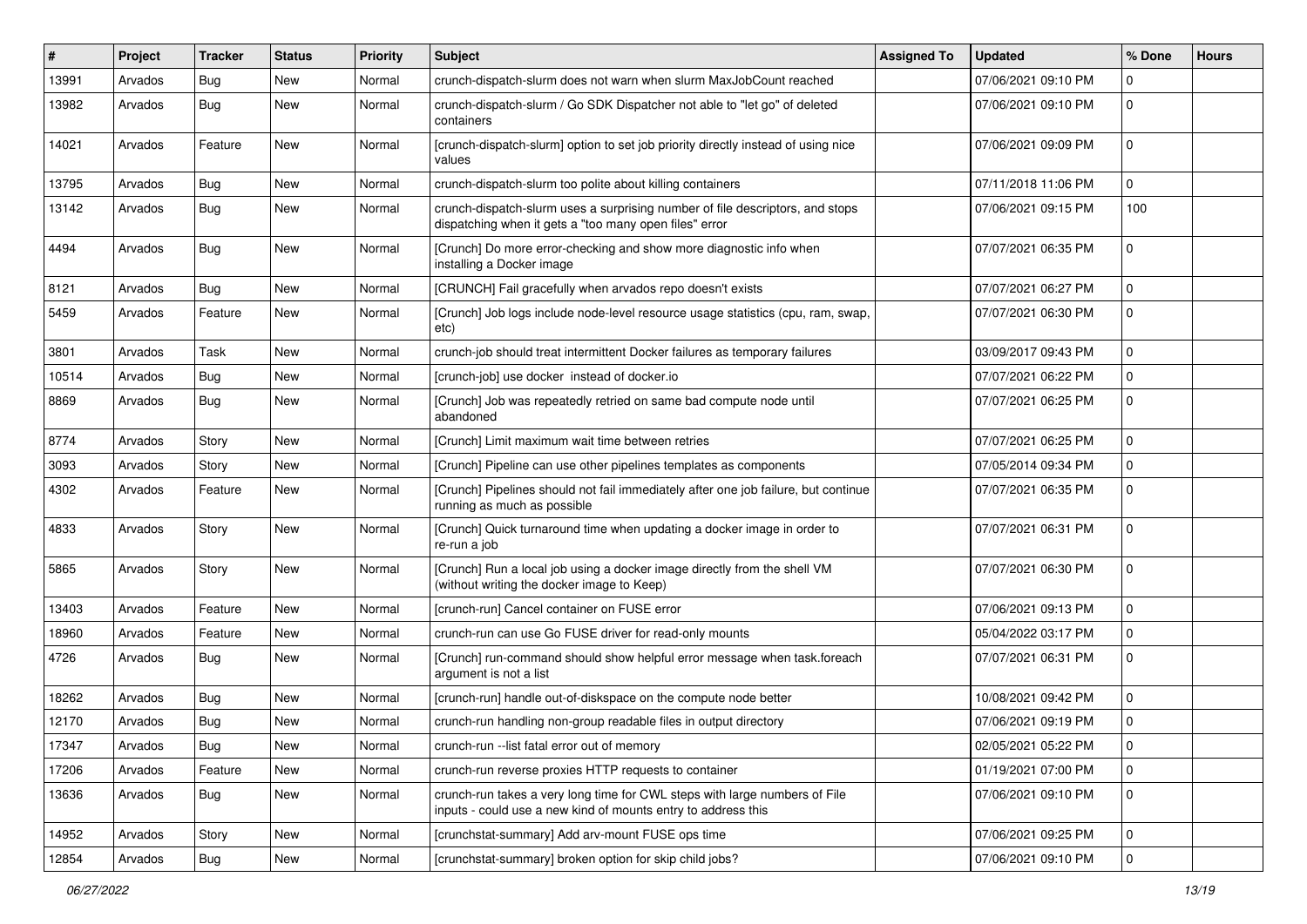| #     | Project | <b>Tracker</b> | <b>Status</b> | <b>Priority</b> | <b>Subject</b>                                                                                                                                             | <b>Assigned To</b> | <b>Updated</b>      | % Done      | <b>Hours</b> |
|-------|---------|----------------|---------------|-----------------|------------------------------------------------------------------------------------------------------------------------------------------------------------|--------------------|---------------------|-------------|--------------|
| 10531 | Arvados | <b>Bug</b>     | New           | Normal          | [crunchstat-summary] HTML plots should be a superset of text format output                                                                                 |                    | 07/07/2021 06:22 PM | 0           |              |
| 8573  | Arvados | Story          | New           | Normal          | crunchstat-summary should calculate averages of all metrics                                                                                                |                    | 07/06/2021 09:11 PM | $\mathbf 0$ |              |
| 10390 | Arvados | Bug            | New           | Normal          | crunchstat-summary should explain why "(no report generated)" when possible                                                                                |                    | 07/06/2021 09:11 PM | $\mathbf 0$ |              |
| 14997 | Arvados | Story          | New           | Normal          | [crunchstat-summary] Support multiple data series per graph (e.g. TX/RX,<br>user/sys CPU, etc)                                                             |                    | 07/06/2021 09:09 PM | $\mathbf 0$ |              |
| 7600  | Arvados | <b>Bug</b>     | New           | Normal          | [Crunch] Unhelpful translation of script parameter outside script parameters                                                                               |                    | 07/07/2021 06:28 PM | $\pmb{0}$   |              |
| 5133  | Arvados | Feature        | New           | Normal          | [Crunch] Use uncommitted code in a git work tree to run a dockerized crunch<br>job in a VM (using crunch-job or arv-run-pipeline-instance --run-jobs-here) |                    | 07/07/2021 06:30 PM | $\mathbf 0$ |              |
| 7328  | Arvados | Feature        | New           | Normal          | [Crunch] [UX] Standard excepthook to help debug job problems                                                                                               |                    | 07/07/2021 06:28 PM | $\mathbf 0$ |              |
| 12465 | Arvados | <b>Bug</b>     | New           | Normal          | [crunchv2] Improve crunch-run environment reporting                                                                                                        |                    | 07/06/2021 09:16 PM | $\mathbf 0$ |              |
| 11027 | Arvados | <b>Bug</b>     | New           | Normal          | [Crunchv2] python thread error after job success                                                                                                           |                    | 07/07/2021 05:26 PM | $\mathbf 0$ |              |
| 3180  | Arvados | Story          | <b>New</b>    | Normal          | [Crunch] When a job fails in a pipeline instance, should the other<br>queued/running jobs get cancelled automatically?                                     |                    | 10/03/2014 04:52 PM | $\mathbf 0$ |              |
| 6009  | Arvados | Feature        | <b>New</b>    | Normal          | curover.se/path/to/file should try to download the file if available                                                                                       |                    | 01/15/2020 07:50 PM | $\pmb{0}$   |              |
| 17577 | Arvados | Bug            | New           | Normal          | Current description not shown under Edit Project                                                                                                           |                    | 04/22/2021 06:55 AM | $\mathbf 0$ |              |
| 17054 | Arvados | Feature        | In Progress   | Normal          | Custom naming for scatter steps                                                                                                                            |                    | 05/04/2022 03:19 PM | $\mathbf 0$ |              |
| 10614 | Arvados | <b>Bug</b>     | New           | Normal          | [CWL] a-c-r maximum recursion depth exceeded error                                                                                                         |                    | 07/07/2021 06:21 PM | $\mathbf 0$ |              |
| 10328 | Arvados | Feature        | New           | Normal          | [CWL] a-c-r option to resubmit failed jobs                                                                                                                 |                    | 07/07/2021 06:22 PM | $\pmb{0}$   |              |
| 15249 | Arvados | Feature        | New           | Normal          | [cwl] a-c-r supports --js-console                                                                                                                          |                    | 07/06/2021 09:08 PM | $\mathbf 0$ |              |
| 8672  | Arvados | Story          | New           | Normal          | [CWL] arvados-cwl-runner creates new project for pipeline run                                                                                              |                    | 06/02/2021 07:43 PM | $\pmb{0}$   |              |
| 10206 | Arvados | <b>Bug</b>     | New           | Normal          | [CWL] arvados-cwl-runner may not be handling input files on keep mount<br>correctly                                                                        |                    | 07/07/2021 06:23 PM | $\mathbf 0$ |              |
| 10978 | Arvados | <b>Bug</b>     | New           | Normal          | [CWL] Avoid using "+" char in mount paths                                                                                                                  |                    | 07/07/2021 05:26 PM | $\pmb{0}$   |              |
| 9755  | Arvados | Bug            | New           | Normal          | [CWL] Creating intermediate folders in working directory (fails in cwl-runner)                                                                             |                    | 07/07/2021 06:23 PM | 0           |              |
| 9964  | Arvados | Bug            | New           | Normal          | [CWL][Crunch2][Crunch] crunchrunner should use CWL globs to output data to<br>keep                                                                         | <b>Tom Morris</b>  | 07/07/2021 06:23 PM | $\mathbf 0$ |              |
| 9965  | Arvados | <b>Bug</b>     | New           | Normal          | [CWL][Crunch][Crunch2] crunchrunner should ignore hidden directories when<br>uploading to keep                                                             | Tom Morris         | 07/07/2021 06:23 PM | 0           |              |
| 13053 | Arvados | <b>Bug</b>     | In Progress   | Normal          | [CWL] discover_secondary_files not processing expressions                                                                                                  |                    | 02/08/2018 03:44 PM | 0           |              |
| 12331 | Arvados | <b>Bug</b>     | New           | Normal          | [CWL] Does not distinguish between keep references to File and Directory<br>when selected in Workbench template                                            |                    | 07/06/2021 09:18 PM | $\mathbf 0$ |              |
| 15279 | Arvados | Feature        | New           | Normal          | [cwl] expressions in keep cache                                                                                                                            |                    | 07/06/2021 09:08 PM | $\mathbf 0$ |              |
| 14429 | Arvados | <b>Bug</b>     | New           | Normal          | [CWL] Initial work dir error                                                                                                                               |                    | 10/30/2018 08:05 PM | 0           |              |
| 9659  | Arvados | <b>Bug</b>     | New           | Normal          | [CWL] Jobs crash when arvados/jobs:latest is not suitable to run CWL jobs                                                                                  |                    | 07/07/2021 06:23 PM | $\mathbf 0$ |              |
| 14726 | Arvados | <b>Bug</b>     | New           | Normal          | [CWL] Propagating input file to output gets confusing error                                                                                                |                    | 01/14/2020 02:59 PM | $\mathbf 0$ |              |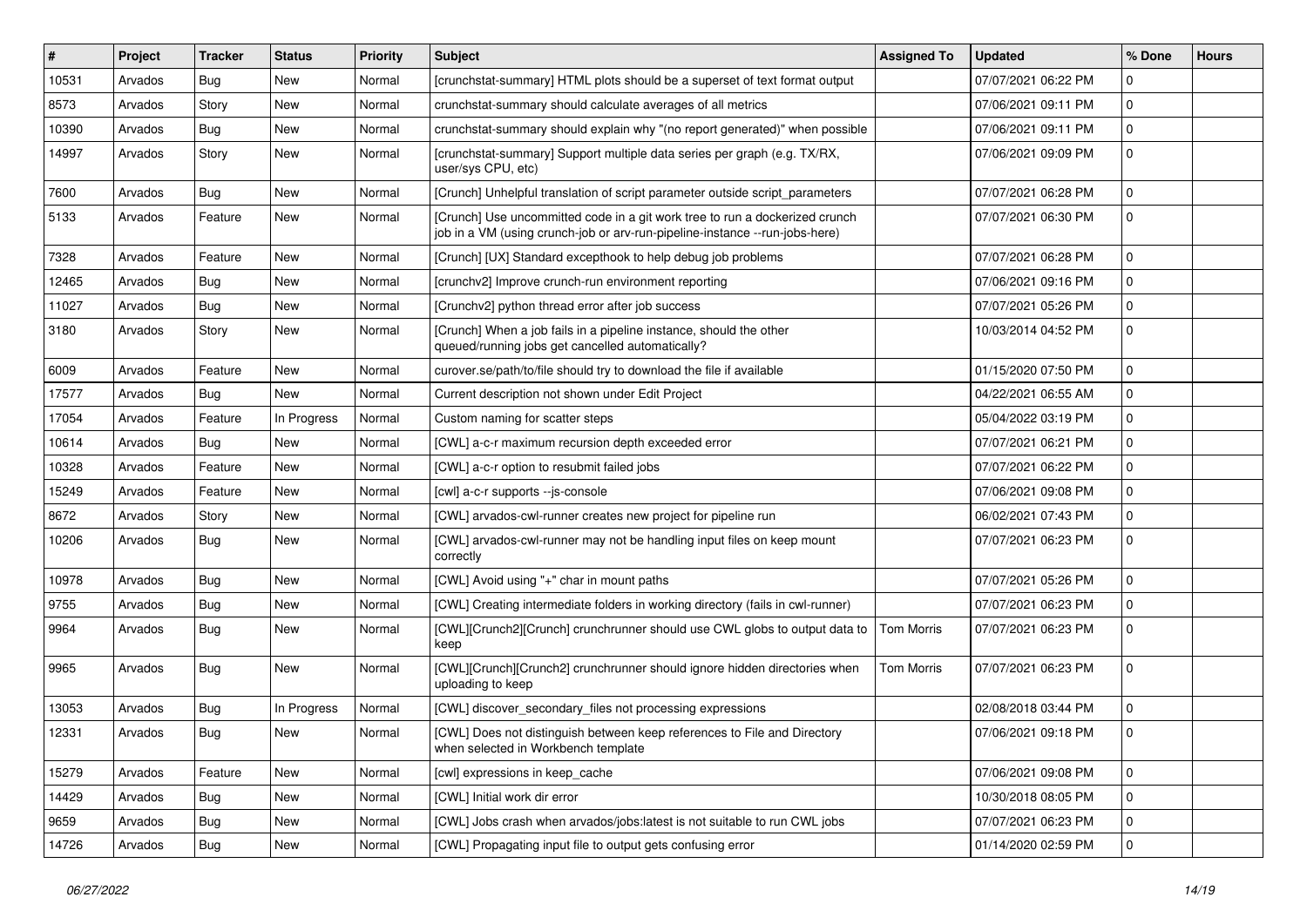| #     | Project | <b>Tracker</b> | <b>Status</b> | <b>Priority</b> | <b>Subject</b>                                                                                                         | <b>Assigned To</b> | <b>Updated</b>      | % Done      | <b>Hours</b> |
|-------|---------|----------------|---------------|-----------------|------------------------------------------------------------------------------------------------------------------------|--------------------|---------------------|-------------|--------------|
| 14923 | Arvados | Story          | New           | Normal          | [CWL] Reduce memory footprint by using webdav to get file/dir listings in<br>collections (instead of Python SDK)       |                    | 07/06/2021 09:09 PM | 0           |              |
| 10402 | Arvados | Story          | New           | Normal          | [CWL] Reduce redundant work with subworkflow RunInSingleContainer                                                      |                    | 07/07/2021 06:22 PM | $\mathbf 0$ |              |
| 15580 | Arvados | Story          | New           | Normal          | [CWL] Register workflow and run from git repo                                                                          |                    | 07/06/2021 09:08 PM | $\mathbf 0$ |              |
| 13643 | Arvados | Feature        | New           | Normal          | [CWL] Requirement for storage classes of data                                                                          |                    | 07/06/2021 09:09 PM | $\mathbf 0$ |              |
| 11442 | Arvados | Feature        | New           | Normal          | [CWL] Resolve symbolic names to collections                                                                            |                    | 07/06/2021 09:09 PM | 0           |              |
| 15535 | Arvados | Story          | New           | Normal          | [CWL] Run from original CWL, not packed                                                                                |                    | 07/06/2021 09:12 PM | $\mathbf 0$ |              |
| 13252 | Arvados | <b>Bug</b>     | New           | Normal          | [CWL] RunInSingleContainer requirement errors on DockerRequirement even<br>when no such requirement is specified       |                    | 03/03/2020 07:24 PM | 0           |              |
| 18988 | Arvados | Feature        | New           | Normal          | [CWL] support singularity/docker hint to make debugging workflows easier                                               |                    | 04/11/2022 06:29 PM | $\mathbf 0$ |              |
| 18311 | Arvados | Bug            | New           | Normal          | [cwl] test 221 in the 1.2 conformance suite is failing on singularity                                                  | Peter Amstutz      | 06/22/2022 02:56 PM | 0           |              |
| 18362 | Arvados | Story          | New           | Normal          | cwltest results for Arvados produces badges which can be linked to from<br>commonwl.org                                |                    | 11/10/2021 05:41 PM | $\mathbf 0$ |              |
| 15692 | Arvados | <b>Bug</b>     | New           | Normal          | [CWL] test_with_arvbox integration tests use tests inside image                                                        |                    | 07/06/2021 09:08 PM | 0           |              |
| 17918 | Arvados | Bug            | New           | Normal          | cwltool 'id' changes packing behavior                                                                                  | Peter Amstutz      | 06/22/2022 02:56 PM | $\mathbf 0$ |              |
| 10696 | Arvados | Bug            | New           | Normal          | [CWL] Tries to run docker inside container where docker is not available, gives<br><b>IOError</b>                      |                    | 07/07/2021 06:21 PM | 0           |              |
| 12345 | Arvados | Feature        | New           | Normal          | [CWL] Use arv-put collection caching for file uploads                                                                  |                    | 09/27/2017 02:02 PM | $\mathbf 0$ |              |
| 14030 | Arvados | Feature        | New           | Normal          | [CWL] Use streamable flag as a hint to use keep output                                                                 |                    | 07/06/2021 09:09 PM | $\mathbf 0$ |              |
| 17005 | Arvados | Bug            | New           | Normal          | CWL v1.2 Conformance test 83 failed twice on the new Arvados Playground                                                |                    | 10/14/2020 04:19 PM | $\mathbf 0$ |              |
| 11515 | Arvados | Feature        | New           | Normal          | [CWL] [Workbench] Support for copying/moving pipelines                                                                 |                    | 07/06/2021 09:22 PM | $\mathbf 0$ |              |
| 18279 | Arvados | Bug            | New           | Normal          | Data Collection page on 2.3.0 rc2                                                                                      |                    | 10/20/2021 04:45 PM | $\mathbf 0$ |              |
| 16370 | Arvados | Bug            | New           | Normal          | data collections from sub projects not listed in the workflow configurator                                             |                    | 04/25/2020 12:12 PM | $\mathbf 0$ |              |
| 6126  | Arvados | Task           | New           | Normal          | Decide URL and advice for appropriate next step when in "pipeline goal" mode                                           | Tom Clegg          | 07/07/2021 06:29 PM | 0           |              |
| 18693 | Arvados | Story          | New           | Normal          | Deduplicate permission links                                                                                           |                    | 06/22/2022 02:53 PM | $\mathbf 0$ |              |
| 18668 | Arvados | Feature        | In Progress   | Normal          | [deduplication report] add project support                                                                             | Ward<br>Vandewege  | 01/24/2022 04:50 PM | $\mathbf 0$ |              |
| 18000 | Arvados | <b>Bug</b>     | New           | Normal          | [deduplicationreport] negative number in the "saved by Keep deduplication"<br>report                                   |                    | 08/10/2021 01:27 PM | $\mathbf 0$ |              |
| 17993 | Arvados | Feature        | New           | Normal          | [deduplication-report] supports storage classes                                                                        |                    | 11/23/2021 09:26 PM | $\mathbf 0$ |              |
| 13925 | Arvados | Story          | New           | Normal          | Default keep cache scales with requested container size                                                                |                    | 11/08/2021 03:21 PM | 0           |              |
| 16213 | Arvados | Feature        | New           | Normal          | Default metrics dashboard for grafana                                                                                  |                    | 08/09/2020 06:37 PM | 0           |              |
| 13818 | Arvados | Bug            | New           | Normal          | [DEMO] No functions available on Arvados Workbench 2 Demo                                                              |                    | 07/16/2018 08:37 AM | $\mathbf 0$ |              |
| 17428 | Arvados | <b>Bug</b>     | New           | Normal          | [deployment] arvados-api-server fails to re-install/upgrade if the<br>postgresql-client and the server versions differ |                    | 07/06/2021 09:08 PM | 0           |              |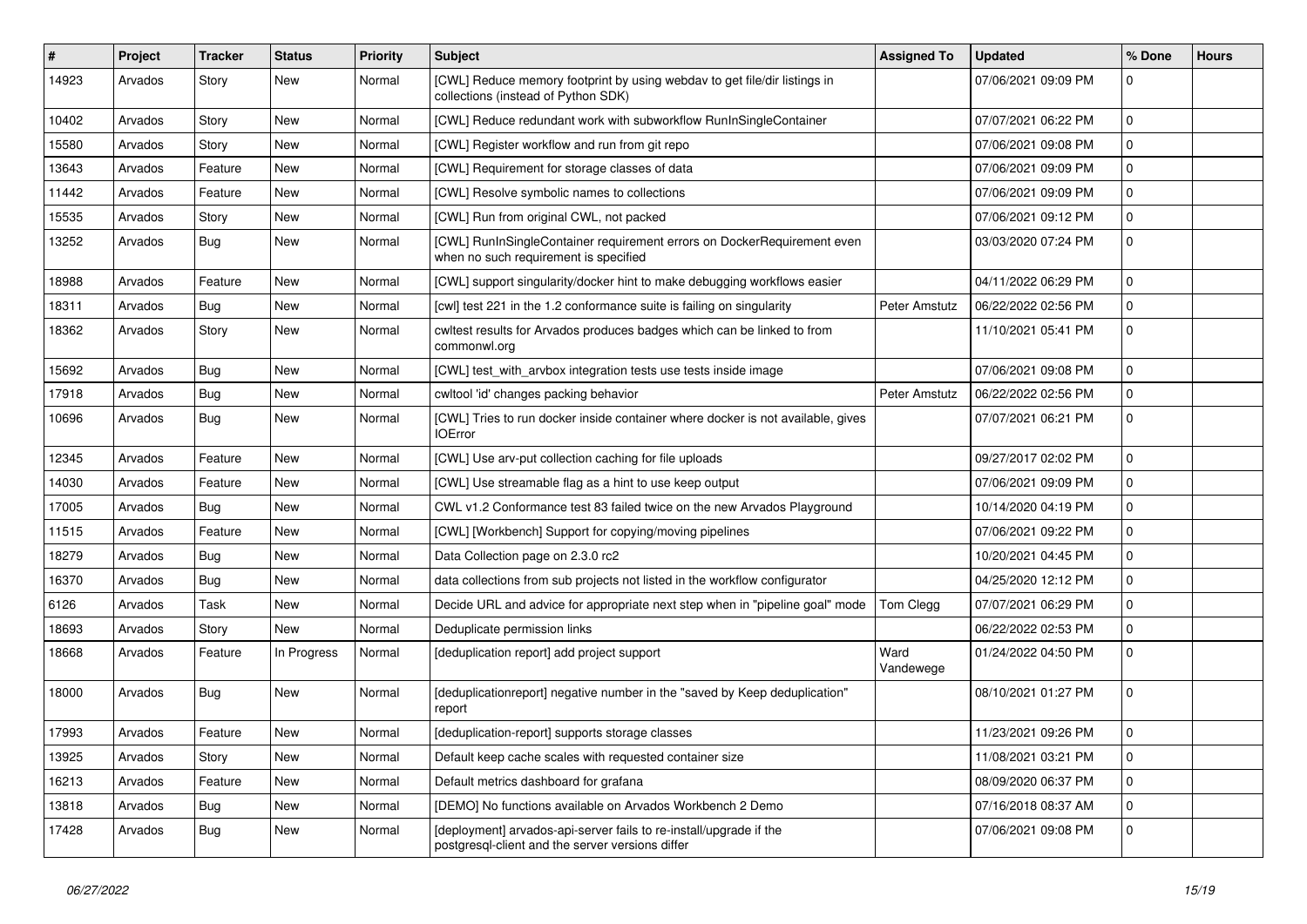| ∦     | <b>Project</b> | <b>Tracker</b> | <b>Status</b> | <b>Priority</b> | <b>Subject</b>                                                                                    | <b>Assigned To</b> | <b>Updated</b>      | % Done      | <b>Hours</b> |
|-------|----------------|----------------|---------------|-----------------|---------------------------------------------------------------------------------------------------|--------------------|---------------------|-------------|--------------|
| 6883  | Arvados        | <b>Bug</b>     | New           | Normal          | [Deployment] arvados-api-server-upgrade.sh should set up git_repositories_dir                     |                    | 07/07/2021 06:28 PM | $\Omega$    |              |
| 17684 | Arvados        | Feature        | New           | Normal          | [deployment][arvados-formula] add sudo examples to use arvados as a pam<br>source for shell nodes |                    | 07/06/2021 09:11 PM | $\mathbf 0$ |              |
| 18019 | Arvados        | <b>Bug</b>     | New           | Normal          | [deployment][arvados-formula] selinux breaks many installation steps                              |                    | 08/12/2021 06:31 PM | $\mathbf 0$ |              |
| 17938 | Arvados        | <b>Bug</b>     | New           | Normal          | [deployment][arvados-formula] shell node centos-7 packages                                        | Javier Bértoli     | 07/23/2021 07:08 PM | $\mathbf 0$ |              |
| 6348  | Arvados        | Feature        | New           | Normal          | [Deployment] [Documentation] Minimize system-wide dependencies for<br>compute node setup          |                    | 07/07/2021 06:29 PM | $\mathbf 0$ |              |
| 18125 | Arvados        | Feature        | New           | Normal          | [deployment][provision][documentation] explain how to use a custom/existing<br>postgresql RDBMS   | Javier Bértoli     | 09/13/2021 10:12 PM | $\mathbf 0$ |              |
| 17827 | Arvados        | Feature        | New           | Normal          | [deployment][provision] rename the *_TAG variables to *_FORMULA_TAG                               |                    | 06/21/2021 06:17 PM | $\mathbf 0$ |              |
| 7184  | Arvados        | <b>Bug</b>     | New           | Normal          | [Deployment] Test distribution packages                                                           |                    | 07/07/2021 06:28 PM | $\mathbf 0$ |              |
| 11183 | Arvados        | Feature        | In Progress   | Normal          | [Deployment] Use consul to report health of services/components                                   | Tom Clegg          | 07/06/2021 09:11 PM | $\mathbf 0$ |              |
| 17786 | Arvados        | Bug            | New           | Normal          | [deployment][webshell][shellinabox] centos 7's shellinabox is not pam-enabled                     |                    | 07/09/2021 07:29 PM | $\mathbf 0$ |              |
| 8328  | Arvados        | Story          | New           | Normal          | [Deployment] .yml.example files should be consistent                                              |                    | 07/07/2021 06:27 PM | $\mathbf 0$ |              |
| 15880 | Arvados        | Story          | New           | Normal          | Deprecate hosted git service                                                                      |                    | 07/06/2021 09:12 PM | $\mathbf 0$ |              |
| 15397 | Arvados        | Story          | New           | Normal          | Deprecate & remove human, specimens and traits tables                                             |                    | 07/06/2021 09:12 PM | $\mathbf 0$ |              |
| 17946 | Arvados        | Feature        | New           | Normal          | design: add complex structures to structured vocabulary                                           |                    | 11/02/2021 05:12 PM | $\mathbf 0$ |              |
| 17945 | Arvados        | Feature        | New           | Normal          | design: Add type checking to the structured vocabulary                                            |                    | 11/02/2021 05:13 PM | $\mathbf 0$ |              |
| 18650 | Arvados        | Task           | New           | Normal          | Design API for helper methods for working with vocabularies                                       | Peter Amstutz      | 01/19/2022 04:52 PM | $\mathbf 0$ |              |
| 17699 | Arvados        | Story          | In Progress   | Normal          | Design new keepstore internal architecture that supports efficient streaming &<br>range requests  | Tom Clegg          | 09/28/2021 07:41 PM | $\mathbf 0$ |              |
| 16346 | Arvados        | Bug            | New           | Normal          | Determine best practices for error wrapping in Go                                                 |                    | 04/22/2020 03:26 PM | $\mathbf 0$ |              |
| 17261 | Arvados        | Feature        | New           | Normal          | Determine ownership of objects within wb2                                                         |                    | 01/19/2021 06:29 PM | $\mathbf 0$ |              |
| 16058 | Arvados        | Support        | In Progress   | Normal          | dev.arvados.org wiki                                                                              | Sarah Zaranek      | 03/17/2021 03:58 PM | $\mathbf 0$ |              |
| 12609 | Arvados        | Task           | New           | Normal          | Diagnose                                                                                          | Peter Amstutz      | 09/12/2018 04:55 PM | $\mathbf 0$ |              |
| 16975 | Arvados        | Feature        | New           | Normal          | Direct navigation to federated objects                                                            |                    | 11/03/2020 08:50 PM | $\mathbf 0$ |              |
| 13916 | Arvados        | Bug            | New           | Normal          | Discovery document inconsistencies                                                                |                    | 07/06/2021 09:10 PM | $\mathbf 0$ |              |
| 17186 | Arvados        | <b>Bug</b>     | New           | Normal          | [dispatch] broken node logs should also be copied to a-d-c logs                                   |                    | 12/02/2020 05:49 PM | $\mathbf 0$ |              |
| 15503 | Arvados        | <b>Bug</b>     | New           | Normal          | Display hashes of CWL secrets in workbench                                                        |                    | 07/31/2019 02:16 PM | 0           |              |
| 16515 | Arvados        | Feature        | New           | Normal          | Display keep-balance block count stats in grafana dashboard                                       |                    | 06/10/2020 03:51 PM | 0           |              |
| 16119 | Arvados        | <b>Bug</b>     | New           | Normal          | display lingers after error                                                                       |                    | 07/23/2020 06:40 PM | $\mathbf 0$ |              |
| 18860 | Arvados        | Story          | New           | Normal          | Display number of container attempts and make it easy to access past logs                         |                    | 03/23/2022 06:53 PM | 0           |              |
| 16639 | Arvados        | Feature        | New           | Normal          | Display number of hits for search function                                                        |                    | 07/30/2020 04:57 PM | 0           |              |
| 18170 | Arvados        | <b>Bug</b>     | New           | Normal          | Display of long names can be improved on WB2                                                      |                    | 09/20/2021 06:19 PM | $\mathbf 0$ |              |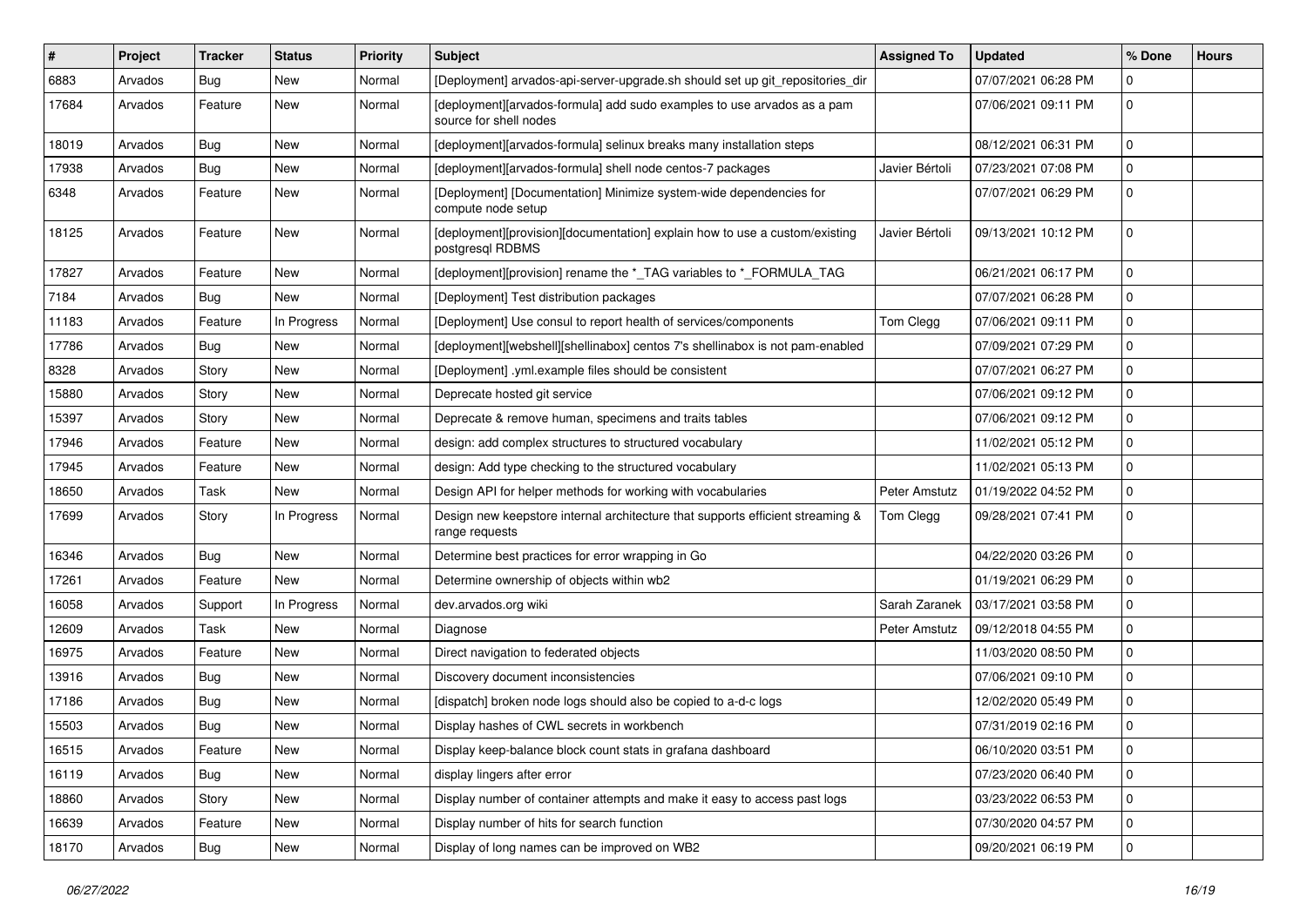| ∦     | <b>Project</b> | <b>Tracker</b> | <b>Status</b> | <b>Priority</b> | <b>Subject</b>                                                                                                            | <b>Assigned To</b> | <b>Updated</b>      | % Done      | <b>Hours</b> |
|-------|----------------|----------------|---------------|-----------------|---------------------------------------------------------------------------------------------------------------------------|--------------------|---------------------|-------------|--------------|
| 17153 | Arvados        | <b>Bug</b>     | New           | Normal          | Displays "Your project is empty." instead of "Nothing matched the search"<br>when a search doesn't find anything          |                    | 11/19/2020 08:16 PM | $\Omega$    |              |
| 19143 | Arvados        | <b>Bug</b>     | In Progress   | Normal          | Display 'Workflow' records in the Project listing                                                                         | Peter Amstutz      | 06/22/2022 03:09 PM | 33          |              |
| 18369 | Arvados        | Feature        | New           | Normal          | [doc] describe the block packing algorithm used by our various Keep clients<br>(arv-put, python sdk, keep-web, arv-mount) |                    | 11/15/2021 04:14 PM | $\mathbf 0$ |              |
| 15697 | Arvados        | Story          | New           | Normal          | [doc] explain lifecycle of Keep blocks, and how it affects storage backend<br>usage/cost                                  |                    | 07/06/2021 09:08 PM | $\mathbf 0$ |              |
| 5284  | Arvados        | Feature        | New           | Normal          | [Docker] Auto setup as much as possible for new users                                                                     |                    | 07/07/2021 06:30 PM | 0           |              |
| 18486 | Arvados        | <b>Bug</b>     | New           | Normal          | Docker containers are always removed                                                                                      |                    | 12/07/2021 03:31 PM | $\mathbf 0$ |              |
| 4324  | Arvados        | <b>Bug</b>     | New           | Normal          | [Docker] Fix supervisor.conf to supervise services instead of running init.d start<br>script and hoping everything is OK  |                    | 07/07/2021 06:35 PM | $\mathbf 0$ |              |
| 11222 | Arvados        | <b>Bug</b>     | New           | Normal          | Docker load time on compute node is too long                                                                              |                    | 07/06/2021 09:24 PM | $\Omega$    |              |
| 5147  | Arvados        | <b>Bug</b>     | New           | Normal          | [Docker] Make API server root URL in discovery document easier to resolve                                                 |                    | 07/07/2021 06:30 PM | $\mathbf 0$ |              |
| 5025  | Arvados        | <b>Bug</b>     | New           | Normal          | [Docker] Make it easy to add data from the host system to containers                                                      |                    | 07/07/2021 06:30 PM | $\mathbf 0$ |              |
| 15528 | Arvados        | Story          | New           | Normal          | [docs] better explain the relationship between API server, controller and nginx<br>in install docs                        |                    | 07/06/2021 09:12 PM | $\Omega$    |              |
| 15834 | Arvados        | Story          | New           | Normal          | [docs] Document admin user management features of workbench2                                                              |                    | 12/31/2019 08:42 PM | $\Omega$    |              |
| 8778  | Arvados        | Story          | New           | Normal          | [Docs] Document Git 1.7.10+ dependency for shell node and HTTPS Git<br>cloning                                            |                    | 07/07/2021 06:25 PM | $\mathbf 0$ |              |
| 8873  | Arvados        | <b>Bug</b>     | New           | Normal          | [Docs] file_names Collection field is undocumented                                                                        |                    | 07/07/2021 06:25 PM | $\mathbf 0$ |              |
| 17272 | Arvados        | Story          | New           | Normal          | Doc site feedback                                                                                                         |                    | 01/20/2021 04:44 PM | $\mathbf 0$ |              |
| 8349  | Arvados        | <b>Bug</b>     | New           | Normal          | [Docs] keep-web runit script depends on sudo configuration                                                                |                    | 07/07/2021 06:27 PM | $\Omega$    |              |
| 8387  | Arvados        | <b>Bug</b>     | New           | Normal          | [Docs] Many tutorial instructions are wrong outside Curoverse clusters                                                    |                    | 07/07/2021 06:25 PM | $\Omega$    |              |
| 11154 | Arvados        | <b>Bug</b>     | New           | Normal          | [Docs] Migrate install docs from command line flags to YAML configs<br>(keepproxy, keep-web)                              |                    | 07/07/2021 05:25 PM | $\mathbf 0$ |              |
| 10721 | Arvados        | <b>Bug</b>     | New           | Normal          | [Docs] Missing docker_image link classes from API docs                                                                    |                    | 07/07/2021 06:21 PM | $\mathbf 0$ |              |
| 5127  | Arvados        | <b>Bug</b>     | New           | Normal          | [Docs] Note apt key information in Python package READMEs                                                                 |                    | 07/07/2021 06:30 PM | $\mathbf 0$ |              |
| 10946 | Arvados        | <b>Bug</b>     | New           | Normal          | [Docs] [SDKs] Mention in API docs and discovery doc that destroy=delete and<br>index=list                                 |                    | 07/07/2021 05:26 PM | $\mathbf 0$ |              |
| 8781  | Arvados        | Story          | New           | Normal          | [Docs/Workbench] Document how to clone repositories over HTTPS                                                            |                    | 07/07/2021 06:25 PM | $\mathbf 0$ |              |
| 8775  | Arvados        | Story          | New           | Normal          | [Docs/Workbench] Improve SSH agent documentation                                                                          |                    | 07/07/2021 06:25 PM |             |              |
| 18191 | Arvados        | Bug            | New           | Normal          | [doc] the compute node image doc does not take releases into account                                                      |                    | 09/24/2021 09:50 PM | $\mathbf 0$ |              |
| 13390 | Arvados        | Story          | New           | Normal          | Document API in API discovery document                                                                                    |                    | 07/06/2021 09:10 PM | $\mathbf 0$ |              |
| 19140 | Arvados        | Feature        | New           | Normal          | Document a process by which you would set up a service account                                                            |                    | 06/07/2022 06:27 PM | $\mathbf 0$ |              |
| 17477 | Arvados        | Task           | New           | Normal          | document arv-bash                                                                                                         |                    | 03/17/2021 02:47 PM | 0           |              |
| 8058  | Arvados        | Story          | New           | Normal          | [Documentation] Add Gitolite sanity check to install guide                                                                |                    | 07/07/2021 06:27 PM | $\mathbf 0$ |              |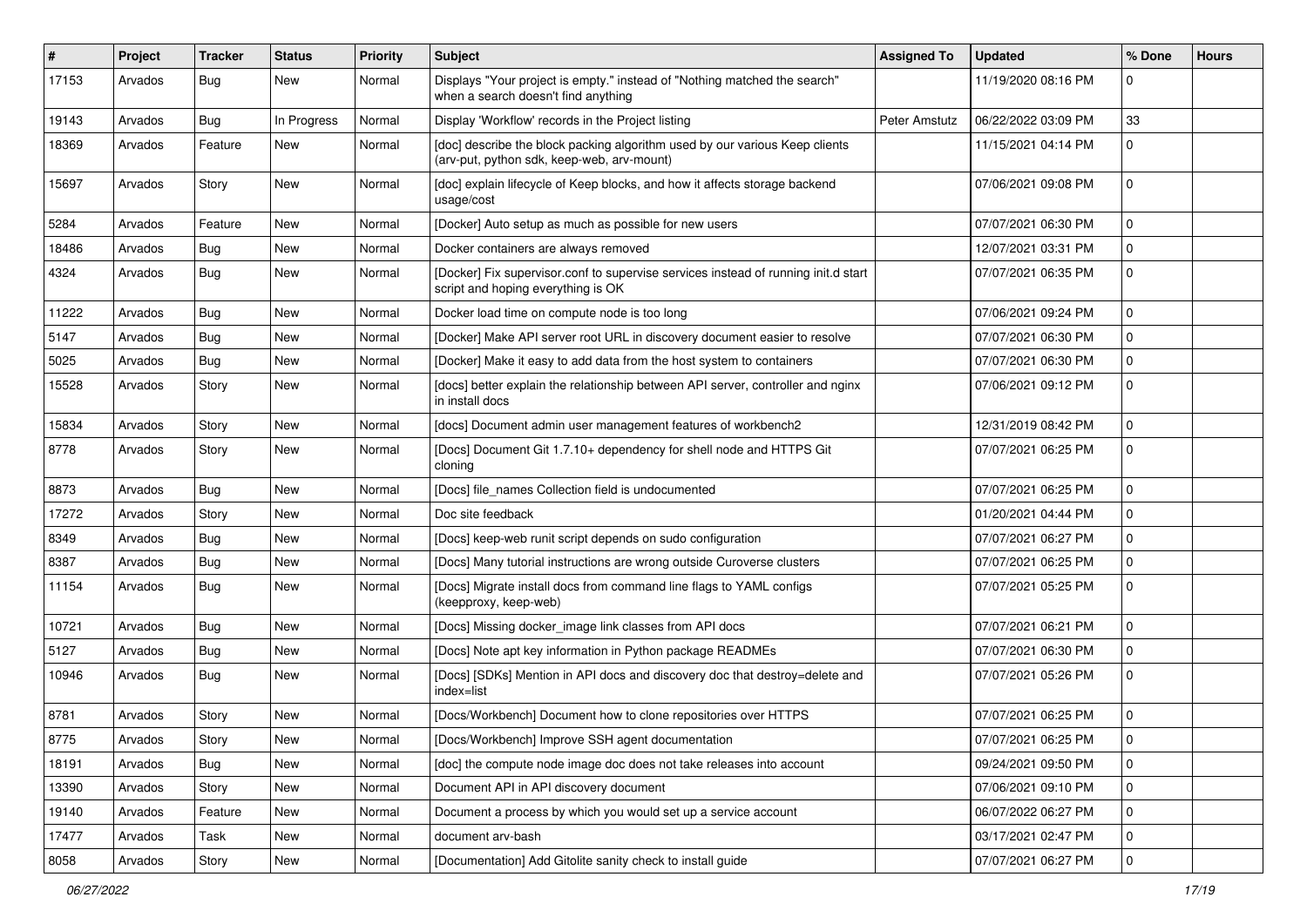| #     | Project | Tracker    | <b>Status</b> | <b>Priority</b> | <b>Subject</b>                                                                                                            | <b>Assigned To</b> | <b>Updated</b>      | % Done      | <b>Hours</b> |
|-------|---------|------------|---------------|-----------------|---------------------------------------------------------------------------------------------------------------------------|--------------------|---------------------|-------------|--------------|
| 13454 | Arvados | Bug        | <b>New</b>    | Normal          | [Documentation] Add how to work with IGV and keep                                                                         |                    | 04/22/2020 08:53 PM | $\Omega$    |              |
| 5382  | Arvados | Feature    | New           | Normal          | [Documentation] arvados VM simulator, demonstrating how it looks to use<br>Arvados from CLI                               |                    | 07/07/2021 06:30 PM | $\Omega$    |              |
| 6886  | Arvados | <b>Bug</b> | <b>New</b>    | Normal          | [Documentation] A user with an older install may land in a page that requires<br>the "latest" prerequisites.              |                    | 07/07/2021 06:28 PM | 0           |              |
| 4508  | Arvados | Feature    | <b>New</b>    | Normal          | [Documentation] Best practices for getting the most out of job re-use                                                     |                    | 07/07/2021 06:35 PM | $\mathbf 0$ |              |
| 8331  | Arvados | Story      | <b>New</b>    | Normal          | [Documentation] Clarify PostgreSQL setup commands for Software Collections<br>users                                       |                    | 07/07/2021 06:27 PM | $\mathbf 0$ |              |
| 6635  | Arvados | Bug        | <b>New</b>    | Normal          | [Documentation] document installation of node manager                                                                     |                    | 07/07/2021 06:29 PM | $\Omega$    |              |
| 7158  | Arvados | <b>Bug</b> | New           | Normal          | [Documentation] Document installing the PySDK at a different PREFIX                                                       |                    | 07/07/2021 06:28 PM | $\Omega$    |              |
| 5035  | Arvados | Feature    | New           | Normal          | [Documentation] Document the minimum docker image / Dockerfile that can be<br>used to run a job.                          |                    | 07/07/2021 06:30 PM | $\mathbf 0$ |              |
| 5451  | Arvados | <b>Bug</b> | New           | Normal          | [Documentation] Fix Go SDK comments so they look reasonable in godoc                                                      |                    | 07/07/2021 06:30 PM | $\mathbf 0$ |              |
| 13758 | Arvados | Bug        | <b>New</b>    | Normal          | [Documentation] Full text search filters page                                                                             |                    | 07/05/2018 05:06 PM | $\mathbf 0$ |              |
| 4906  | Arvados | Feature    | New           | Normal          | [Documentation/FUSE] Document '.arvados#collection' in shell VM keep mount                                                |                    | 07/07/2021 06:31 PM | $\Omega$    |              |
| 7230  | Arvados | <b>Bug</b> | <b>New</b>    | Normal          | [Documentation] FUSE documentation should note granting FUSE permissions                                                  |                    | 07/07/2021 06:28 PM | $\Omega$    |              |
| 6865  | Arvados | Feature    | New           | Normal          | [Documentation] Higher Level Python SDK Reference Page                                                                    |                    | 07/06/2021 09:10 PM | 0           |              |
| 17313 | Arvados | Feature    | New           | Normal          | [Documentation] improve federation documentation                                                                          | Ward<br>Vandewege  | 03/17/2021 03:55 PM | 0           |              |
| 5621  | Arvados | Story      | <b>New</b>    | Normal          | [Documentation] Improve SDK documentation                                                                                 |                    | 07/07/2021 06:30 PM | 0           |              |
| 7342  | Arvados | Bug        | New           | Normal          | [Documentation] Install guide explains a few different deployment options                                                 |                    | 07/07/2021 06:28 PM | $\Omega$    |              |
| 7575  | Arvados | Bug        | New           | Normal          | [Documentation] Install guide incurs RVM's sudo wrath                                                                     |                    | 07/07/2021 06:28 PM | $\mathbf 0$ |              |
| 4566  | Arvados | Story      | <b>New</b>    | Normal          | [Documentation] Introduce compute workflow / pipeline concepts in user quide                                              |                    | 07/07/2021 06:35 PM | $\Omega$    |              |
| 6919  | Arvados | <b>Bug</b> | New           | Normal          | [Documentation] Make keepproxy install guide follow nginx conventions                                                     |                    | 07/07/2021 06:28 PM | $\Omega$    |              |
| 3953  | Arvados | Task       | New           | Normal          | [Documentation] New keep directory is not specific enough (by_id vs by_tag)                                               |                    | 09/22/2014 09:46 PM | $\mathbf 0$ |              |
| 3309  | Arvados | Task       | <b>New</b>    | Normal          | [Documentation] Present an efficient pattern for developing a Python program<br>as a Crunch job                           |                    | 03/10/2017 06:40 PM | 0           |              |
| 5494  | Arvados | Feature    | <b>New</b>    | Normal          | [Documentation] Run an uncommitted script straight from a working directory<br>using arv-run-pipeline-instance --run-here |                    | 07/07/2021 06:30 PM | $\Omega$    |              |
| 4579  | Arvados | Feature    | New           | Normal          | [Documentation] Run-command docs should remind user how & why to exit<br>non-zero on failure.                             |                    | 07/07/2021 06:35 PM | 0           |              |
| 7129  | Arvados | <b>Bug</b> | New           | Normal          | [Documentation] RVM and passenger recipes are missing details                                                             |                    | 07/07/2021 06:28 PM | 0           |              |
| 4531  | Arvados | Feature    | New           | Normal          | [Documentation] Set of introductory tutorials each focused on accomplishing a<br>simple task                              |                    | 07/07/2021 06:35 PM | $\mathbf 0$ |              |
| 5245  | Arvados | Feature    | New           | Normal          | [Documentation] Show footer with date last updated                                                                        |                    | 07/07/2021 06:30 PM | $\Omega$    |              |